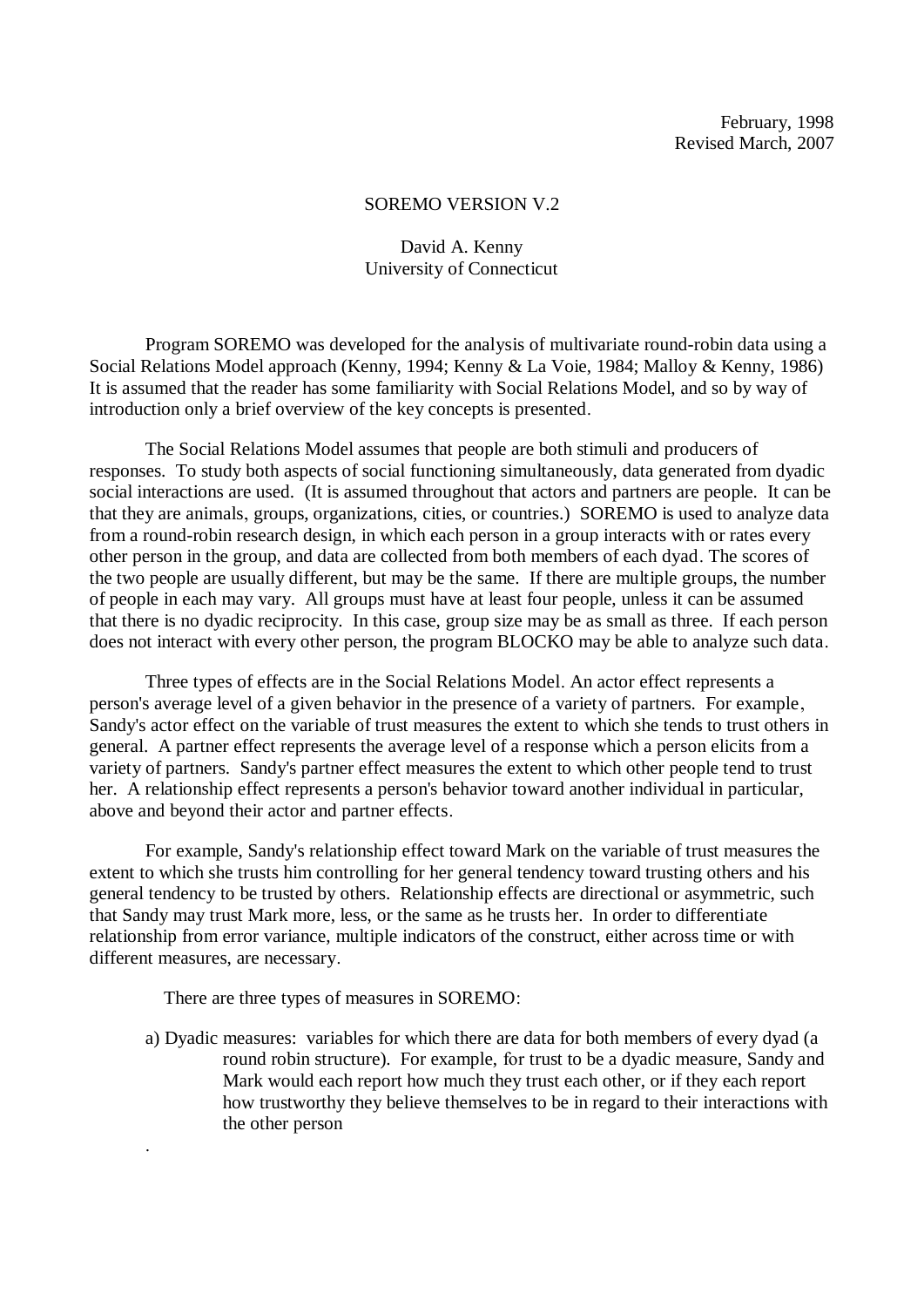- b) Self-measures: variables for which a person's interaction partner is him or herself. For rating data, a self-measure is a self-rating. For example, Mark may report how trustworthy he believes himself to be in general. (If Mark states how trustworthy he is with each person, this measure would be a dyadic not a selfmeasure.)
- c) Personality measures: variables which are measured at the "trait" level, across a variety of situations and partners .These variables may be thought of as internal, stable characteristics of individuals, and may include such variables as race and sex. For example, a standardized measure may be administered to assess Mark's locus of control to see if this is related to his tendency to trust or be trusted by other. A personality variable may be a self-report measure.

Note that the same variable may be measured by two or even three of these methods of measurement. The program requires at least one dyadic variable while self measures and personality variables are optional.

SOREMO presents various analyses of the data. The program partitions variance into actor, partner, and relationship components, and outputs the relative variance of each component. Two different tests of significance are available. First, jackknife significance tests, which estimate the stability of an estimate with a single subject removed. Alternatively, significance tests with the group as the unit of analysis (the mean of the estimates across groups are tested to determine if is significantly different from zero) are used to test variances and covariances. If latent constructs are measured with multiple indicators, the variances of these constructs are partitioned. The reliabilities of the actor and partner effects are also available. Finally, various correlations among the different types of effects and variables are computed

Currently, SOREMO can be run on only an IBM-compatible personnel computer. There are two different ways to run the program. However, before doing this, three files must first be created. One is a setup file that contains the title, problem, variable names, and format records. The program WINSOREMO can be used to create this file. The second file is the data file. The third file is a file that has three lines and is called the instructions file. The first line is the name of the setup file, the second line is the name of the data file, and the last line is the name of the file to which the output is sent. SOREMO requests from the user the name of the file that contains the names of these three files.

Consider the Warner, Kenny, and Stoto (1979) data. The data file might be located in a file called C:WARN.DAT. The user would create a file called C:WARN.SET that would contain the control records for SOREMO. Imagine that the user wants the output to be put on a floppy disk to a file called A:WARN.OUT. The user would then create the following three-line instructions file, called perhaps SOREMO.SET:

C:WARN.SET C:WARN.DAT A:WARN.OUT

When prompted for the file with file instructions, the user merely types SOREMO.SET. The order of files in SOREMO.SET cannot be changed. If the user inadvertently made C:WARN.DAT the last line in the file, SOREMO would write over the data file.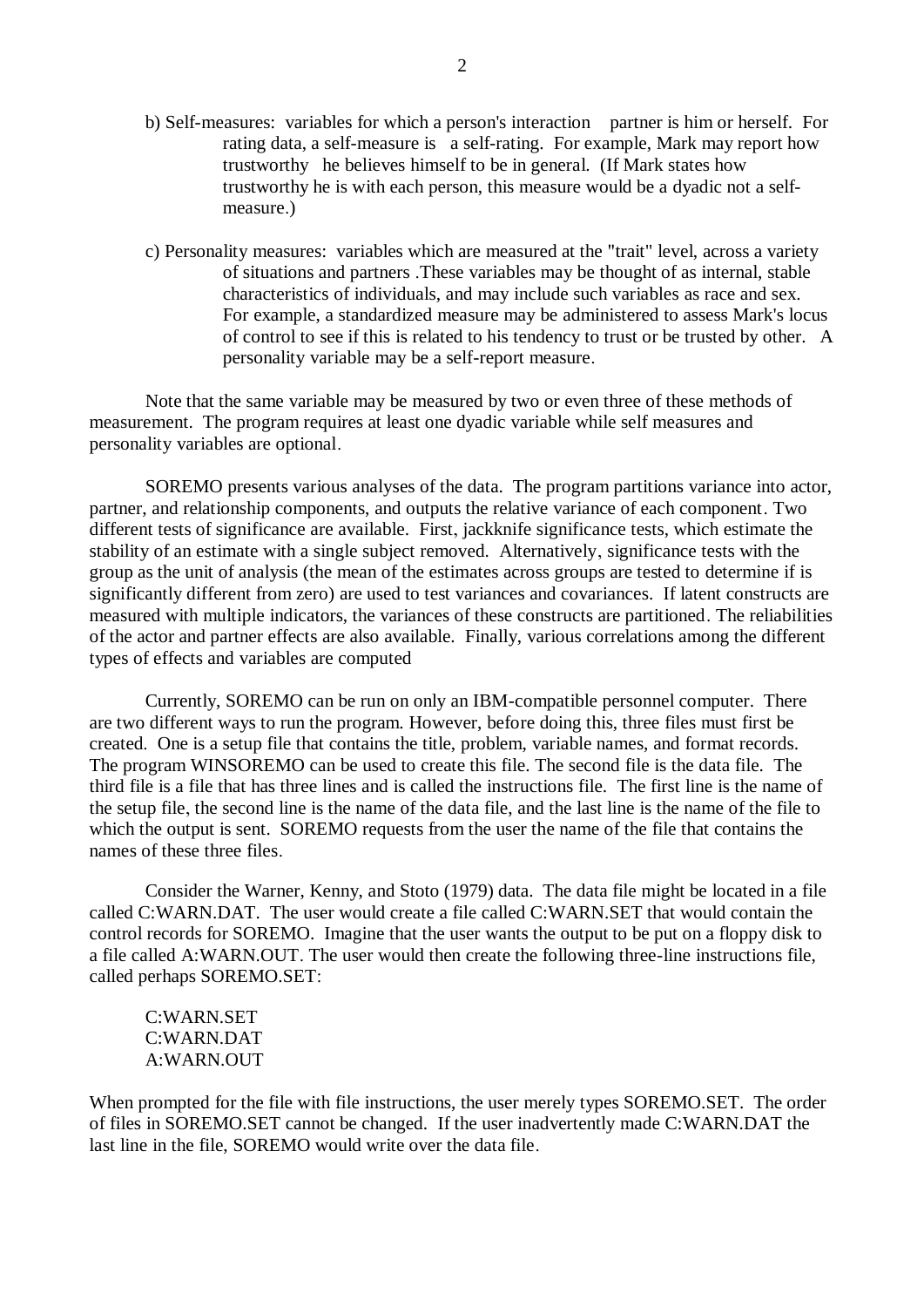If the run is not completed (the program says "Stop-Program terminated."), the user should check the output file or A:WARN.OUT, as SOREMO may indicate the error. The data file contains only raw data. If a new drop subjects record or format record is needed for each group, these records are included in the setup file.

 If the covariance matrices are outputted (see below, Problem Record, column 10, option 4), the name of a fourth file must be included. Also if a file of estimated actor and partner effects is desired (Problem Record, column 20, option 5), a file name is needed. If covariances matrices are outputted, the actor and partner effect estimates file is the fifth file, otherwise it is the fourth.

### **Description of the Setup File**

The basic setup file for the program is as follows:

title record problem record group size record (optional) label record for dyadic variables label record for personality variables (optional) construct designation record (optional) correlated indicator record (optional) label record for constructs (optional) reversal of variable record (optional) input format input format for personality variables (optional) drop subjects record (optional) input format for group 2 (optional) input format for personality variables (optional)

Although the setup file has many types of records, only four are required. They are the title, problem, dyadic label, and input format records.

## *Title Record*

This record describes the run being done. It contains the basic descriptive information. All 80 columns of this record may be used.

### *Problem Record*

This record provides the program with the basic parameters for running a job. In most applications, the default (a blank which will be read as zero) can be used. (Columns 11 through 27 can be left blank.) All values should be right justified (blanks on the left). That is, if there are two columns provided for a number and the number has only one digit, that number should be put in the right-most column.

 column 1-2 number of subjects per group (between 3 and 25) , blank or zero if group size varies column 3-4 number of dyadic variables (between 1 and 20) column 5-7 number of groups (between 1 and 999)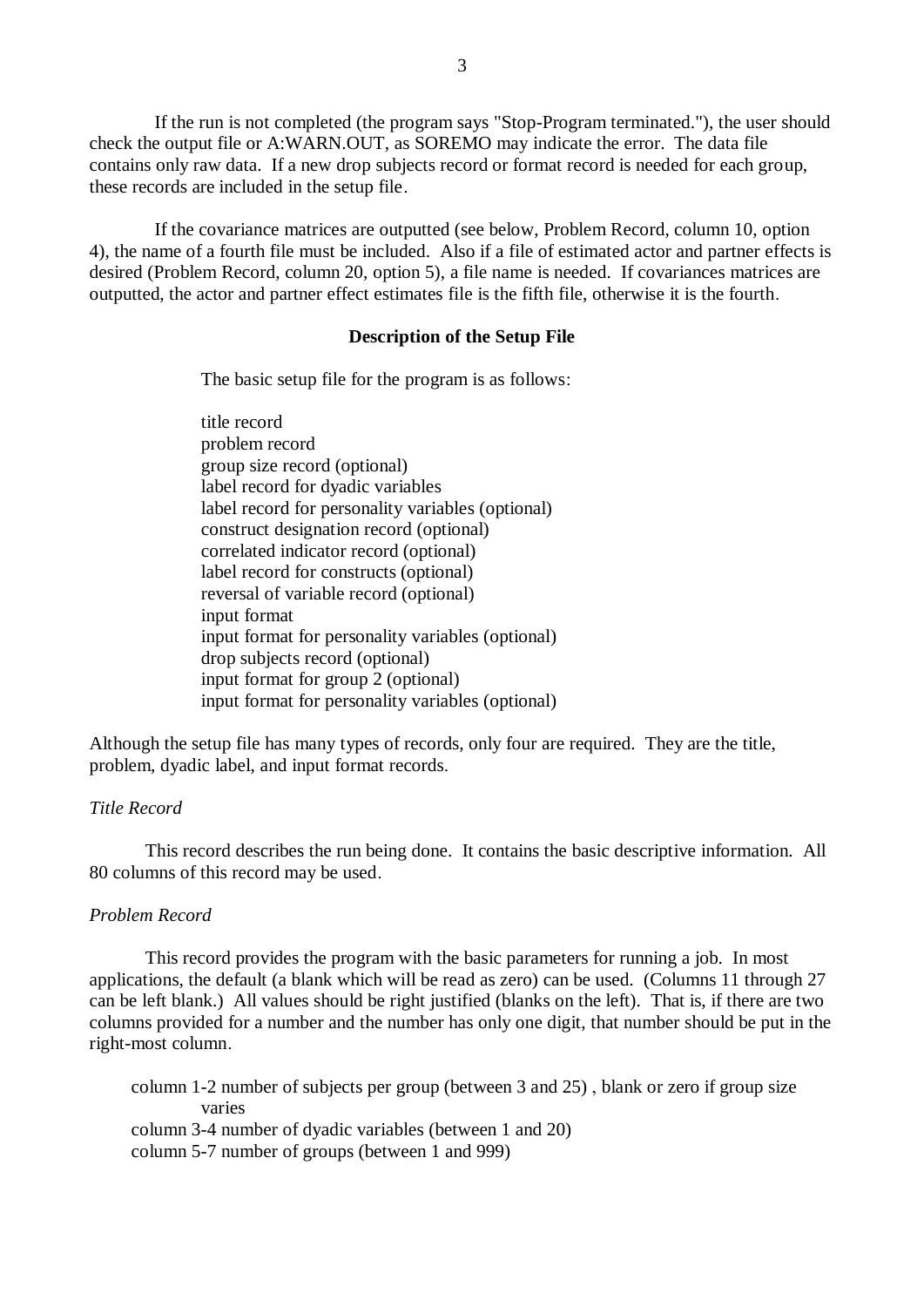column 8 jackknife:  $1 = yes$ ,  $0 = no$  (The jackknife is only possible if all groups have at least five persons. The execution time of the run increases by a factor, approximately equal to the group size if this option is chosen.)

column 9 input pattern

 $0 =$  cell input

 $1 =$  person input, variable fastest moving. All the variables for the first partner are read first, then all the variables for the second partner, etc. (See section on Input Format for further explanation).

 $2$  = person input, partner fastest moving. All of the scores for the first variable are read, then all the scores for the second variable, etc.

column 10 output options

 $0 =$  univariate, summary only

- $1 =$  univariate, every group and summary
- $2 =$  multivariate, summary only
- $3 =$  multivariate, every group and summary
- $4 =$ construct variances and covariances to a file. If option 4 is chosen, a fourth line on the instructions file must contain the name of the output file.
- column 11 personality variables signal
	- $0 =$  no personality variables
	- $1 = yes$ , read before dyadic variables
	- $2 = yes$ , read after dyadic variables

column 12-13 number of personality variables between 1 and 20 (col 11 must not be zero)

column 14 self measures:  $0 = no$ ,  $1 = yes$  not all dyadic variables need have self data (data) must be included on the diagonal of the dyadic data)

column 15 print technical output:  $0 = no$ ,  $1 = yes$  ordinarily set to 0; technical output consists of covariance matrices and self-other regressions and variances

column 16 format record information

- $0 =$  same format record(s) for all groups
- $1 = new format record(s) for each group$
- $2$  = separate format record(s) for the dyadic and personality variables. If additional format records are used for the dyadic data (see below), then the same number of records are needed for both format.
- $3 = new format record(s) for each group and separate format records for the dyadic$ and personality variables
- column 17 number of additional format records: 1, 2, or 3 . If the format for the dyadic data can be written in 80 or less characters (i.e., one line) indicate no additional records are necessary by using ). If the format requires one additional line use 1 and so on. The limit is three additional records.

 column 18-19 number of latent constructs (between 0 and 20), right justify column 20 actor and partner effects outputted

- $0 =$  none
- $1 =$  marginal means
- $2 =$  effect estimates
- $3 =$  both marginal means and effect estimates
- $4 =$  effect estimates with group mean added
- $5 =$  output actor and partner effect estimates, self-measures, and personality variables (all mean deviated) to a file
- $6 =$  output actor and partner effect estimates, self-measures, and personality variables (without being mean deviated) to a file. If options 5 or 6 are chosen, an additional line in the instructions file is needed that contains the name of the file.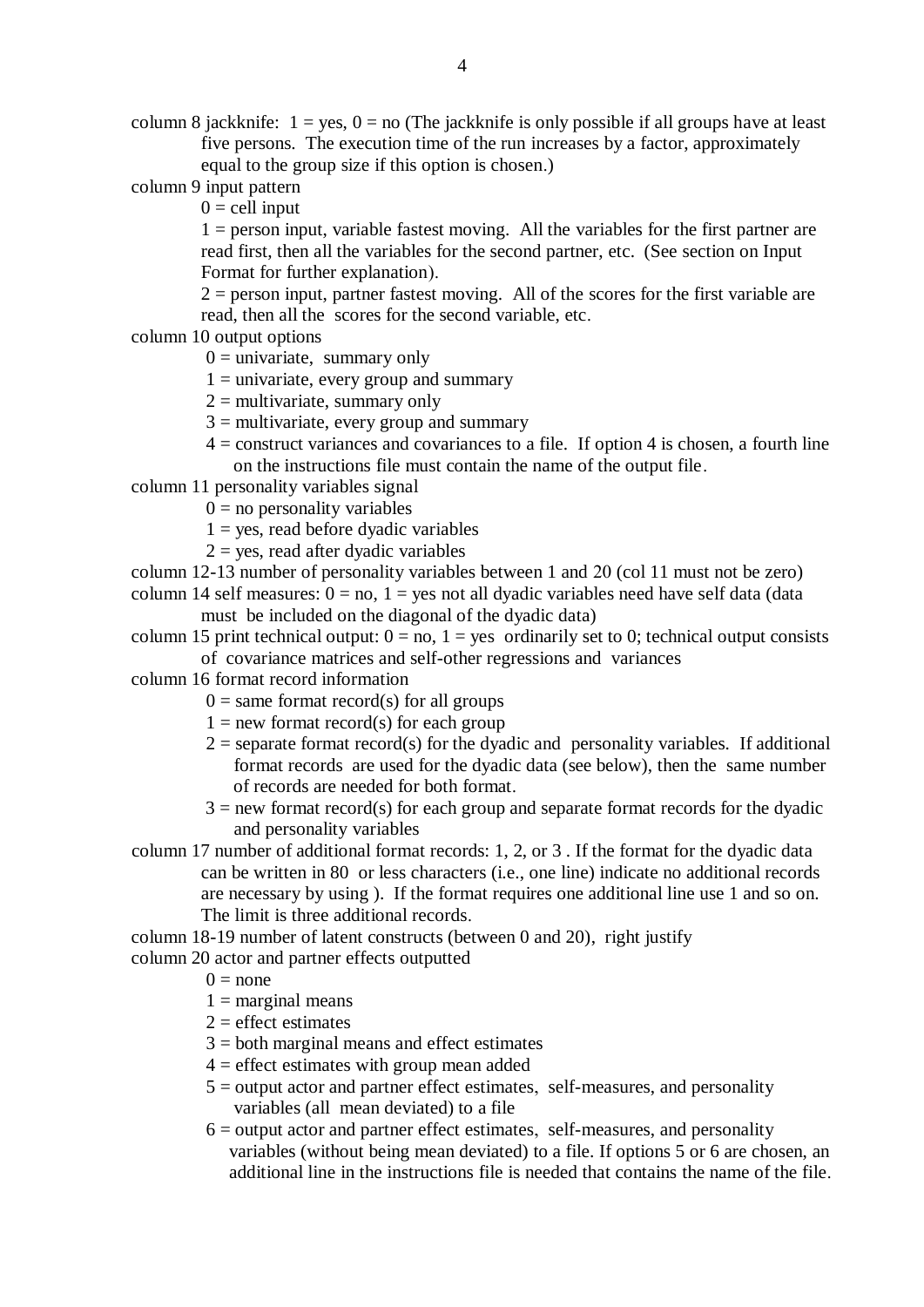column 21 interaction effects outputted

 $0 = none$ 

 $1 =$  cell scores (raw data)

 $2 =$  interaction effects

 $3 =$  both cell scores and effect estimates

column 22 estimation of dyadic reciprocity

 $0 = \mathrm{ves}$ 

 $1 = no$  (option chosen if number of subjects per group is as few as three and the persons are unacquainted and do not interact with each other)

column 23 reverse scoring of some variables

 $0 = no$ ,  $1 = yes$ 

column 24 drop subjects

 $0 = no$ 

 $1 = yes$ , different pattern for each group

- $2 = yes$ , same pattern for every group
- column 25-27 total number of subjects dropped from all groups; this value will be compared to the actual number dropped and if there is a discrepancy the run is halted

To evaluate whether the setup records for SOREMO are correct, the user can run the program with an empty data file. Then the user can examine the output file to see if the program properly read the setup records. The program should say that a premature end of data occurred in group 1.

### *Group Size Record*

This record or records must be used if the group size varies from group to group, which is signaled by blanks or zeros in columns 1-2 of the problem record. Group sizes must be in twocolumn fields separated by commas. The user begins in column one. For instance, the record 05,15,18 would mean there are three groups with sizes of five, fifteen, and eighteen. Continue as necessary until column 80.

If there are more than 27 groups, use additional records. Again, begin in columns 1-2 with the group size for group 28. Recall that the minimum group size is four without jackknife and five with. Group size can be three without the jackknife and four with the jackknife if there is a one in column 22 of the problem record.

### *Label Record for Dyadic Variables*

This record contains the dyadic variable names in 10 column fields. A second record is used if there are between 9 and 16 variables, and a third record if there are between 17 and 20 variables. No signal is needed to indicate continuance of dyadic variable names onto a second or third record, if used.

The output looks neater if these labels are right justified. So if LIKING is variable 1, one should start put the "L" in column 5.

### *Label Record for Personality Variables*

This record must be included if there are personality variables. Its form is the same as the previous label record.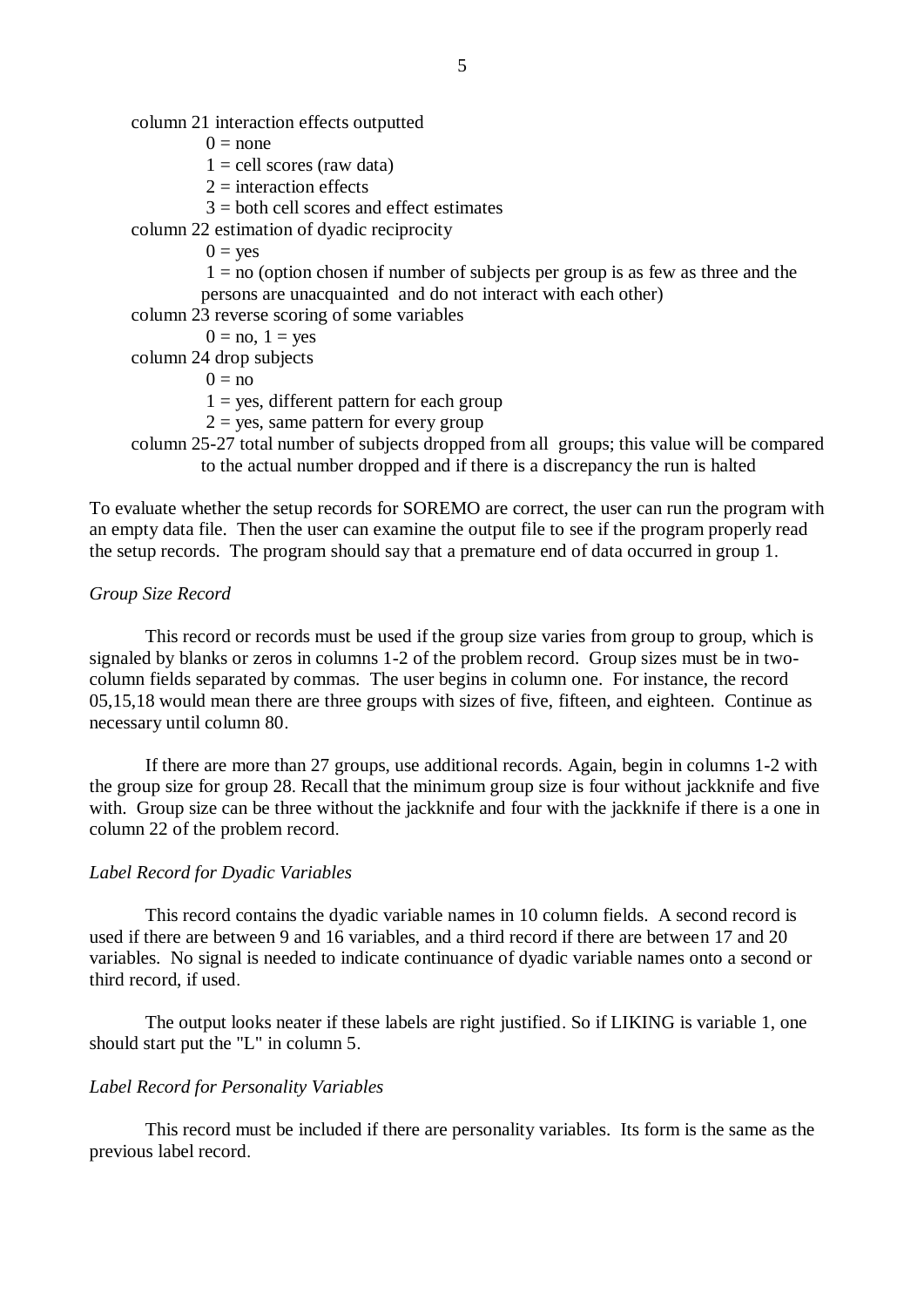#### *Construct Designation Record*

If a given construct has multiple replications, a construct designation record is necessary to signal which dyadic variables measure which construct. There are multiple replications if the same construct is measured at multiple times or by multiple indicators. The units of measurement of these indicators must be the same.

This record is required when there is a non-zero value in columns 18-19 of the problem record. Whenever there is not a zero in columns 18-19, the Correlated Indicator Record and the Label Record for Constructs must also be read. If this option is chosen, the dyadic and selfvariables are assumed to be indicators of a latent construct.

The construct designation record tells SOREMO which measure indicates which construct. Imagine that there are seven variables and three constructs. If the first three variables load on the first construct, the next three on the second, and the seventh variable on the third, the construct designation record would be:

### 01010102020203

In general, the format of the record consists of two-column fields beginning in column 1. The first field gives the number of the construct for the first dyadic variable. The second twocolumn field (in columns 3 and 4) gives the construct for the second dyadic variable, and so on until all dyadic variables have been designated. So the last column on this record must be equal to two times n where n is the number of dyadic variables. Every variable must be linked to a construct and, as in the example, there may be only one variable that is linked to a construct.

The constructs are numbered from 1 to m where m is given in columns 18-19 of the problem record. The ordering of the constructs is determined by the user. So the following construct designation record 02020203030301 is the same as the earlier described record. The only difference is that the constructs have been reordered. The prior construct 1 is now construct 2, the prior construct 2 is now 3, and the prior construct 3 is now 1.

### *Correlated Indicator Record*

This record is used to tell the program which indicators have correlated measurement error. Two indicators have correlated measurement error if they are measured using the same method or at the same time. This record is required if there is not a zero in columns 18-19 of the problem record. For two indicators to have correlated measurement error, they must be indicators of two different constructs. The sets of correlated indicators are designated numerically. For example, consider the earlier described construct designation record and its correlated indicator record:

### 01010102020203 01020301020304

The records tell SOREMO that variable pairs 1, 4 and 2, 5 and 3, 6 are correlated. If an indicator shares no measurement error, a unique number is put in the fields. So the record  $01020304050607$ would indicate that none of the seven indicators has correlated measurement error. The ordering of the numbers is arbitrary. If a construct has only a single indicator, it must be given a unique number on the correlated indicator record.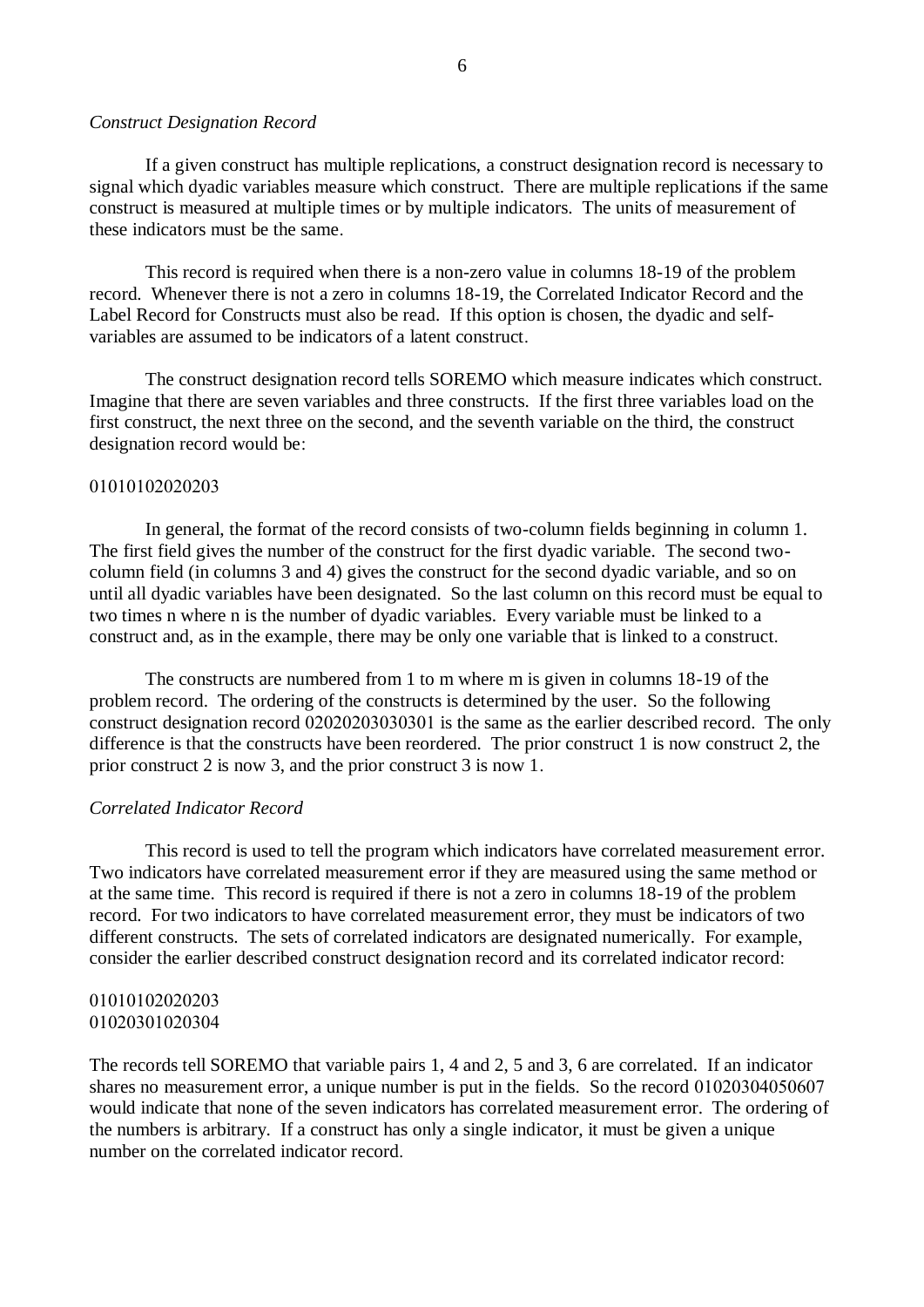Beginning users may be best advised to simply put consecutive numbers starting with 01 in two-column fields (e.g 01020304), Such a Correlated Indicator Record presumes no correlated errors.SOREMO allows for only a particular type of correlated errors. The measurement model presumed by SOREMO is that the measures are parallel but means may vary. That is, all the indicators of a construct have equal loadings on the construct. Also, correlated measurement error across a pair of constructs is assumed to be equal for all pairs of correlated indicators of the two constructs.

The following rules apply in setting up correlated measurement error on this record. First, constructs that have a single indicator cannot have correlated measurement error and so must be given a unique number. Any instructions that the user gives concerning correlated errors with ingle indicator variables are ignored. Second, for two indicators to have correlated measurement error, they must be indicators of different constructs. Two indicators of the same construct cannot share measurement error. Third, if the indicators of two constructs share measurement error, then the number of indicators of the constructs must be the same, and each indicator of one construct must be paired with one, different indicator of the other construct. Consider as an example the following pair of records, the first being the construct designation record and the second being the correlated measurement record:

## 01010202030304040506 01020102010203040506

The construct designation record signals that the ten variables form six constructs. The pattern is:

| Construct | Indicators |
|-----------|------------|
|           | 1 and 2    |
| 2.        | 3 and 4    |
| 3         | 5 and 6    |
|           | 7 and 8    |
| 5         | Q          |
|           | 10         |

The correlated indicator record states those variables 1, 3, and 5 share measurement errors as do 2, 4 and 6. So the indicators of constructs 1, 2, and 3 share correlated measurement error. But the indicators of construct 4 do not share measurement error. The indicators of constructs 5 and 6 cannot share measurement error because they each have a single indicator.

### *Label Record for Constructs*

This record is optional, but must be included if there is a non-zero value in columns 18-19 of the problem record. Its form is the same as other label records. The number and order of the constructs is given in the construct designation record.

#### *Reverse Scoring Record*

This record is signaled by a 1 in column 23 of the problem record. Sometimes the dyadic variables are scored in different directions. For instance, a high score on one variable means having more of something while a high score on another variable means having less. Reverse coring of the second variable would make the results more interpretable and would be necessary if the two variables were supposed to be two indicators of the same construct. Say for instance, there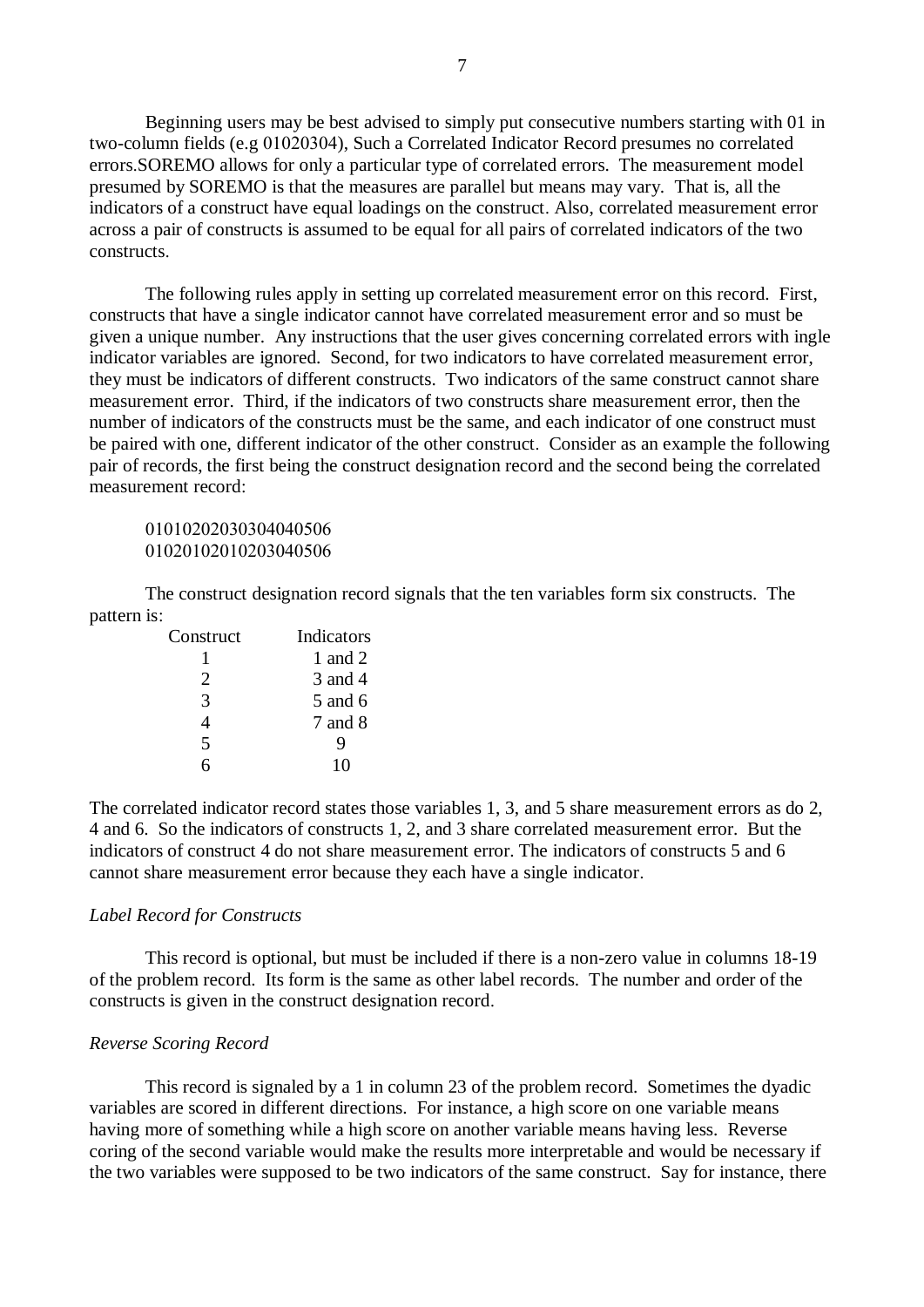are two measures of extroversion: outgoing and quiet. People are rated on a 7-point scale. For outgoing, higher numbers would mean more extroversion, but for quiet lower numbers would mean more extroversion. If these two measures are to be used to form a construct, then one of the variables, probably quiet, would need to be reversed.

In columns 1 to 5 of this record is the sum of the upper and lower limits of the variable. So if the scores can range from 1 to 6, then one would put a 7 in column 5. If the reversed variables have different upper and lower limits, it is probably best to leave these columns blank.

If the user wants to reverse the first variable, a one is put in column 6. To leave a variable as it is, a blank or zero is left in the appropriate column. In general to reverse the nth variable, put a one in the nth plus five column of this record. For instance, to reverse the 12th variable, a one is put in column 17. Whenever a dyadic variable is reversed, the self variable is also automatically reversed. One cannot reverse personality variables within SOREMO.

As an example, the following record 0000800110011 would mean that the upper plus lower limit is 8, and that the third, fourth, seventh, and eighth variables would be reversed.

If a variable is reversed and there is self data (a 1 in column 14 of the problem record), the self data are also reversed. If raw data are outputted and the variable has no self data, the "self data" equals the upper plus lower limits.

### *FORTRAN Format Specifications*

The input format record tells SOREMO how to read the data based on how it was entered. The input format record specifies the location and format of the data, and is written in FORTRAN. The following FORTRAN symbols are used in this application. If you are already familiar with standard FORTRAN formats, skip ahead to the next section:

- a) opening parenthesis "(". This is always used to begin the input format record.
- b) closing parenthesis ")". This is always used to end the input format record.
- c) skip symbol "X". This skip-field specification is always preceded by an integer (e.g., 32X), and specifies the number of columns which should not be read. For example, the statement 5X at the beginning of a record means skip 5 columns, and begin reading data in column 6. If 20 columns of data have already been read, the statement 5X means skip columns 21-25, and begin reading data in column 26.
- d) tab "T". This statement is always followed by an integer (e.g., T21), and specifies the column number in which to begin reading data. Unlike the X-type symbol, which moves the reading of data only to the right on the data record, the tab statement can move data reading to the right or the left on the data record. For example, the statement T9 at the beginning of a record means tab to the right and begin reading data in column 9. If columns 11-14 have already been read, the statement T9 means tab to the left, going back to column 9, and begin reading data in column 9.
- e) slash "/". This statement forwards the reading of data to the next data record. The slash can be preceded by an integer, specifying the number of records to skip. For example, 5/ means skip 5 records.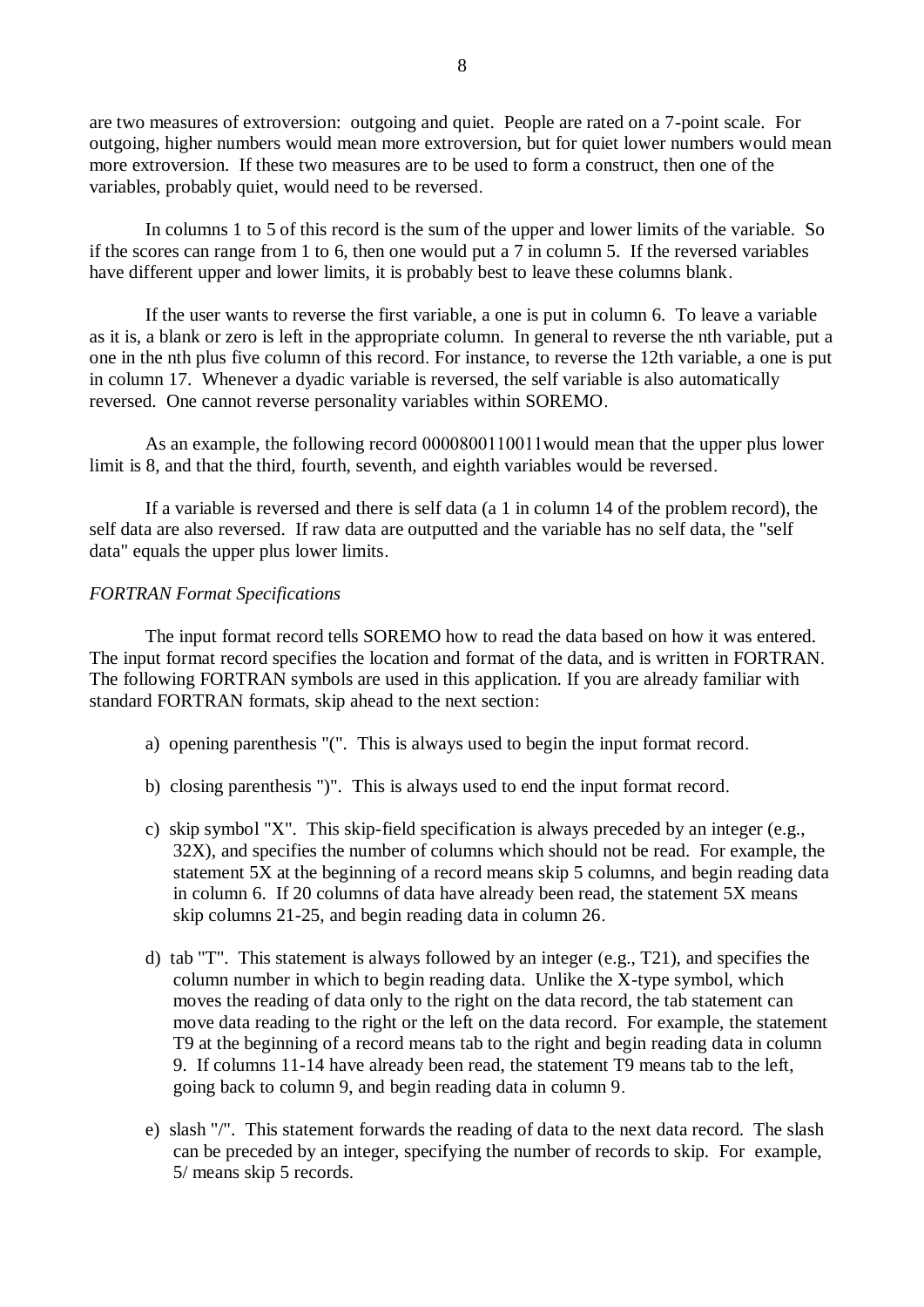- f) comma ",". This specification is always used to separate specification statements which are not separated by a slash.
- g) data format statement in F-mode wFy.z, where w, y, and z are variables: This is read as w fields of y.z, and specifies the number of data points to be read, and how many digits each has to the right of the decimal. For example,  $2$  F3.1 means two fields of 3column data, with one column to the right of the decimal (e.g., 15.9 5.1). If all data are in integers, the number of digits to the right of the decimal must be specified as zero (e.g., 3F2.0). Always use F-mode, never I-mode and always specify the number of decimal places. So never use 3I1, but use 3F1.0.
- h) embedded parentheses "(( ))". Embedding statements within the input format record can be useful when there are many data records, all with the same format. For example, if there are 25 data records, all with the format 5X,15F1.0, rather than writing (5X,15F1.0/5X,15F1.0/ etc.) 25 times, it is much easier to write  $(24(5X, 15F1.0), 5X, 15F1.0)$ . This means read  $5X, 15F1.0$  on 24 separate data records, then read one more record with the format 5X,15F1.0. The separate specification for the last record is necessary because a slash, indicating read the next record, will be read after the twenty-fourth record, so the program expects another record of data. If all the data are in blocks of the same format and on a single data record, embedded parentheses can be used without a slash. For example, the format (5(6F2.0,2X)) means read 5 blocks of data, with each block containing 6F2.0 data then 2 skipped spaces, all on a single data record.

Assume the following data set:

 record 1: 32 51 67113 record 2: 211613 41016215 5031798

With the following format record:

(3X,4F3.1/T14,4F.2,T1,2F3.2)

The data will be read as:

 record 1: 3.2 5.1 6.7 11.3 record 2: 41.01 62.15 5.03 17.98 2.11 6.13

#### *Input Format Record*

SOREMO reads all the scores of a person for the entire set of variables and partners, including the data for the personality variables. (Alternatively, one can use cell input which is described below.) For example, the format (10F3.0) might indicate two variables and five persons in the group. If there are any personality variables, make sure to include them on the format record or request a separate format record for the personality variables. So in general, for each subject, the number of scores read is the number of people in the group times the number of variables plus the number of personality variables.

Always include the number of decimal places. So do not use  $(3F1.2F2.F4)$  but rather (3F1.0,2F2.0,F4.0).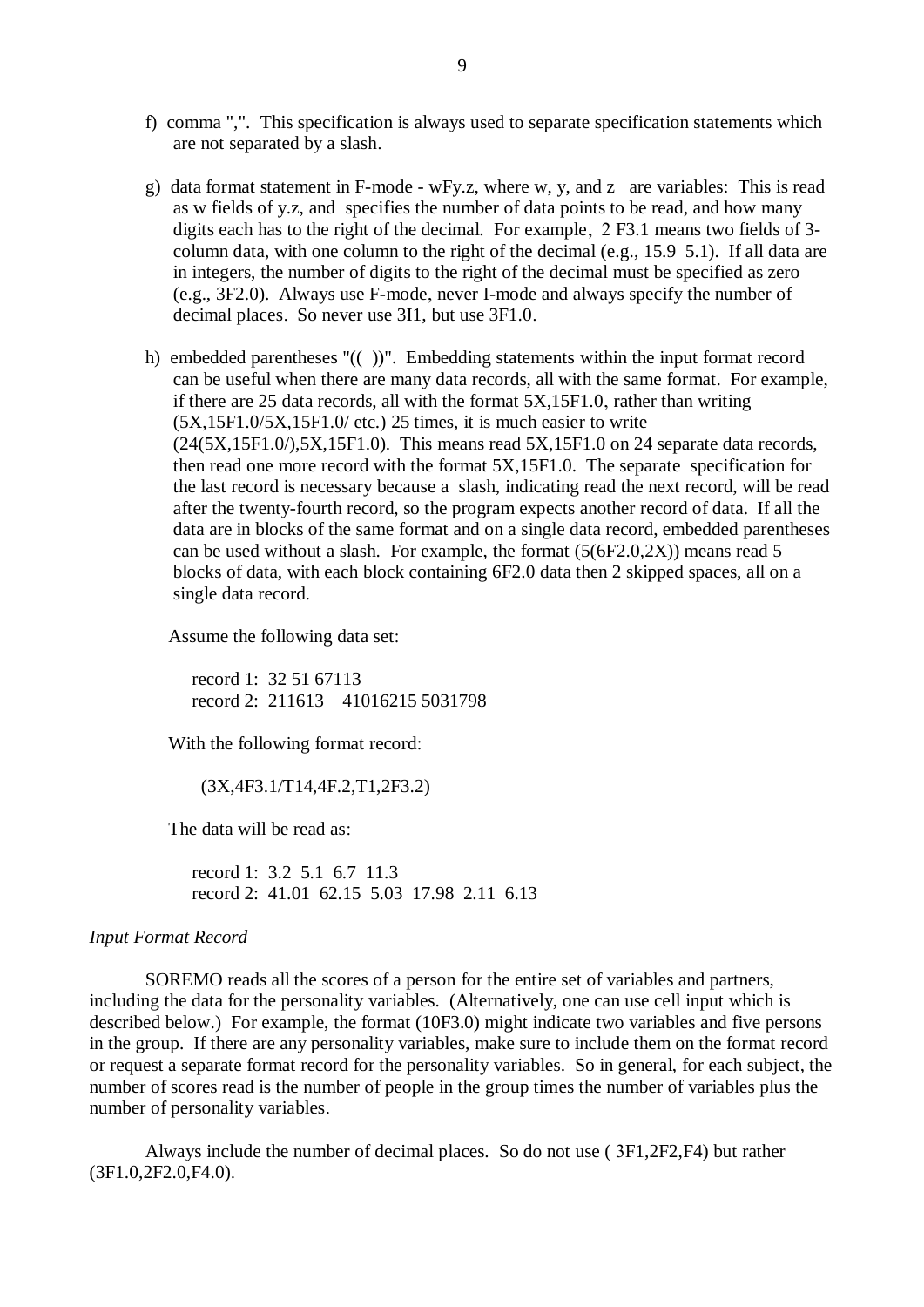There are two types of data input: variable fastest moving (signaled by a one in column 9 of the problem record) and person fastest moving (signaled by a two). Imagine two variables and four persons. Variable would be fastest moving if the order of the eight scores for each person is P1V1 P1V2 P2V1 P2V2 P3V1 P3V2 P4V1 P4V2 where P indicates person and V variable. Person would be fastest moving if the order of the eight scores for each person is P1V1 P2V1 P3V1 P4V1 P1V2 P2V2 P3V2 P4V2

Note that all the personality variables must be read before or after all the dyadic variables have been read.

In SOREMO, the diagonal is generally read and so self-data are read even if they are not present. If missing, one ordinarily would leave the "self" data blank. Do not type letters or nonnumeric symbols in this area, as SOREMO actually reads these data.

If group sizes are unequal or the format varies from group to group, one may need a different format record for each group, which is signaled by a 1 or 3 in column 16 of the problem record.

When the personality variables are on different records from the dyadic variables, one may wish to have a separate format for the personality data. As stated before, the personality data for a subject always follow or precede the dyadic data. If the data precede, a 1 is put in column 11 or the problem record; if the data follow, a 2 is put in column 11. A separate format record is indicated by 2 or 3 in column 16 of the problem record.

Sometimes the format information does not fit on a single record. If additional records are needed, the number of such records is indicated in column 17 of the problem record. Up to an additional three records can be read. If a separate format record is requested for the personality variables, the same number of records must be used for both the dyadic and personality format records. It may then be necessary to add blank records.

When setting up a data file, if one has many dyadic variables per subject, it is advisable to have a single record (or, if necessary, a set of records) for each dyad. So each subject would have n data records where n is the number of people in the group. There would be additional records for the person if there were any personality variables. One would then choose to have "variable fastest moving" and the format record would read the data for the one partner (a 1 in column 9). If there are personality variables, it is advisable to put a 2 in column  $(16\sigma)$  3 if different records are needed for each group) and request a separate format record for them.

For instance, imagine that there are 18 dyadic variables in one column fields. One might put them in columns 10 through 27. The format record for the dyadic variables would be (T10,18F1.0).

After the record is read for the first partner, the program automatically goes to the next record and uses the same format. If there are no self data, make sure to include a blank record for them. This procedure would work for any size group and if group sizes vary.

For cell input, the scores for only one partner are read. The data are read in round robin format. So if there are four people in the group, the data would be read as follows: 12, 13, 14, 21, 23, 24, 31, 32, 34, 41, 42, and 43. If there are self data, additional cells would be read. With cell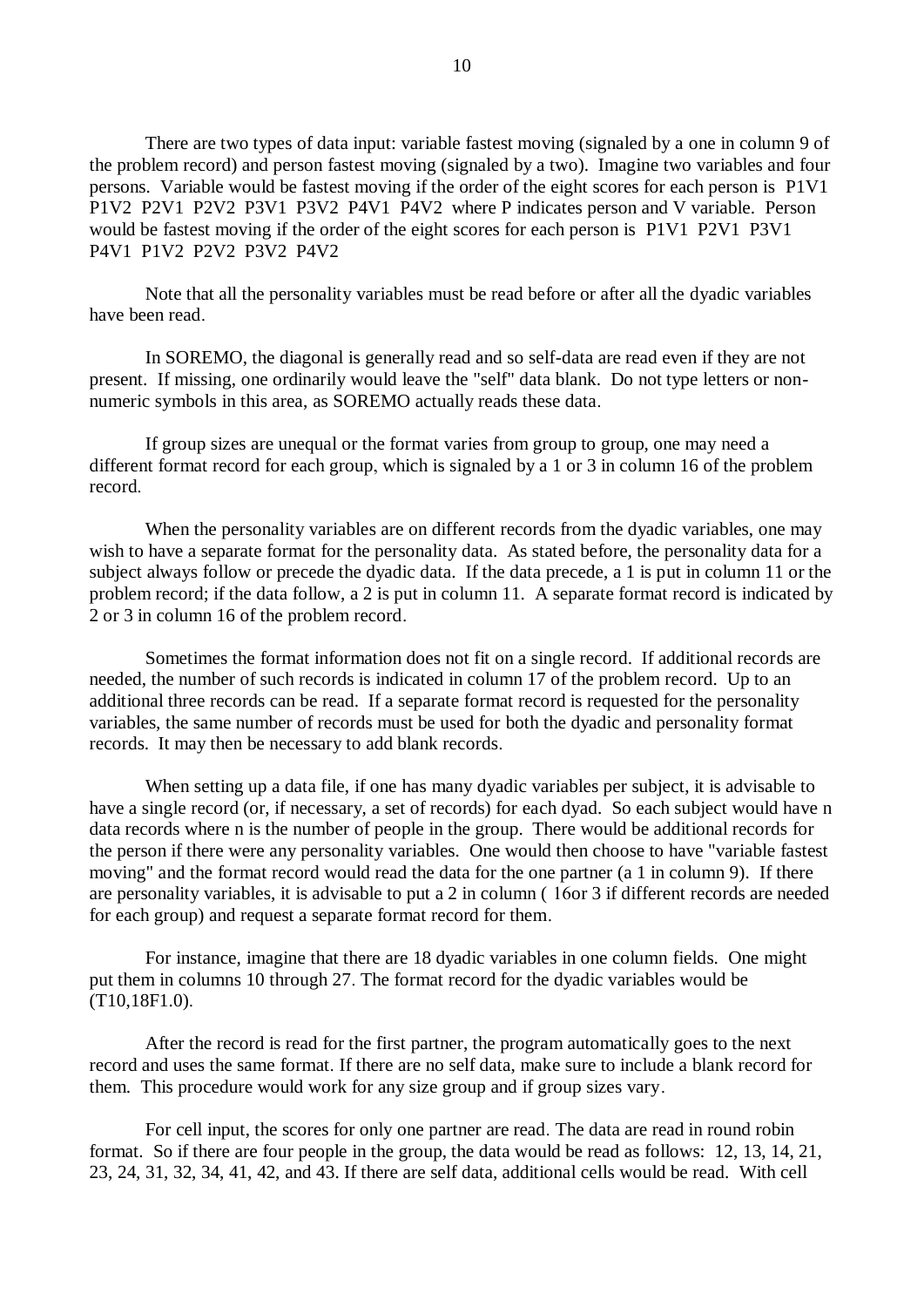input, there cannot be any personality variables. If there are self data, person input with variables fastest moving is the same as cell input.

#### *Drop Subjects Record*

This record is signaled by a 1 or 2 in column 24 of the problem record. A 1 indicates that a drop subject's record is in the setup file. A 2 indicates the subjects that are dropped are the same for each group so only the first group need have a drop subjects record. The format of this record is as follows. Subjects correspond to columns in the record. So subject 1 is in column 1, subject 2 in column 2, and so on. If a subject is to remain in the analysis, a 1 is present in the subject's column.

If the subject is to be dropped a zero or blank is present. So, if there are eight persons, the record 11110000 would indicate the first four persons are to be included in the analysis and last four are dropped. If subjects are dropped, there must still be 4 subjects in each group or the program will stop processing (unless there is no dyadic reciprocity in which there must be at least 3 subjects per group). The drop subjects cannot be used to drop an entire group.

#### *Additional Records*

A 1 or a 3 in column 16 of the problem record signals that the format varies from group to group. Also if the drop subject pattern varies from group to group (a 1 in column 24), a drop subjects record must be present. If there are both format and drop subjects records, the former must precede the latter. The format and drop subjects' records are contained in the setup file and not the data file. There must be as many records of each type as there are groups.

#### **Missing Data**

As a rule, SOREMO does not allow for any missing data. Blanks and periods are read as zeros, and codes for missing data (e.g., 99) are read as real numbers. The only exception is that self data, coded as blanks, may be missing for all persons on a given variable.

Missing data must either be imputed or the case (usually the actor) must be deleted. There is no standard way to impute values for round robin structures. One strategy is to use the mean, median, or the mode of the entire sample, the group, or the actor. If an actor has no data, it is usually best to delete the person. However, sometimes deleting a person means deleting the entire group if the minimum sample size is not met. Common sense is needed in developing a reasonable missing data strategy.

#### **Significance Tests**

If there are at least two groups and the jackknife option is not chosen, the tests of actor, partner, and relationship effects are done using group, weighted by the number of groups less one as the unit of analysis. Thus, the variance or covariance component is estimated for each group and the mean of the estimates is tested whether it is different from zero. The user can request jackknife significance tests which are described in Warner, Kenny, and Stoto (1979). If there are at least six groups, the jackknife method should not be used as it appears to be overly conservative.

Tests of the correlations that involve only the self- measures or the personality variables are ordinary tests of partial correlations with group effects partialled. Essentially the correlations are computed with the group means subtracted. Tests of the personality or self-measures with actor or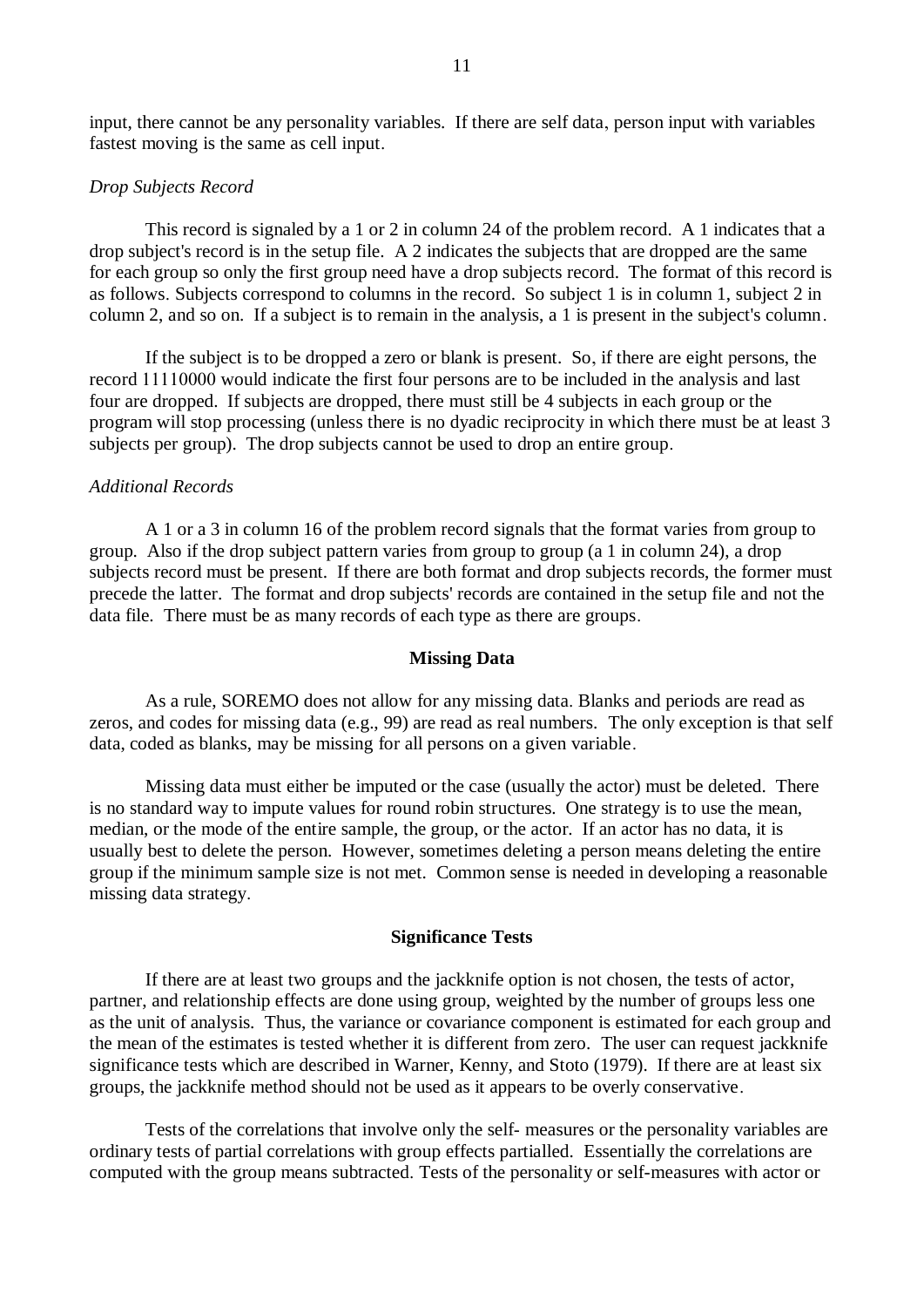partner effects involve correlations of each with the effect estimates. Using the formula presented in Kenny (1994), the actor and partner effects are estimated for each person. The degrees of freedom for these correlations are the total number of persons minus the number of groups minus one. Although these are the correlations that are tested, the correlations presented in the output are the disattenuated correlations which take into account the reliability of actor and partner effects. Tests of the self-measures and the personality variables are only available for summaries across multiple groups.

The user can output a file with the individual difference variables (a 5 or 6 is placed in column 20 of the problem record). Four sets of individual differences are outputted for each person in each group on separate records: actor effects (A), partner effects (P), self ratings (S), and personality variables (I). Scores are ordered on the record in the same order as the variables and if there are more than seven variables there are multiple records. Correlations and variances using these estimates differ somewhat from SOREMO correlations because the latter are disattenuated.

If option 5 is chosen, all variables have a mean of zero. In analyses of these variables, group should be controlled so that the degrees of freedom are correct. Because group means are removed the effective sample size is the number of persons less the number of groups minus one. If option 6 is chosen, the variables have the group means included. Generally, it is preferable to use option 5 and make adjustments to the degrees of freedom.

There are no tests of construct variances and covariances within SOREMO. However, these variances and covariances, as well as group means, can be outputted to a file using output option 4.

Then that output can be read as a data file by some statistical package and tests can be performed. One should weight by group size less one. The covariances are outputted in matrix format. Columns 1-3 give the group number, 4-6 record number, columns 7-8 matrix or mean type, and columns 9-80 the 7 values of the matrix. There symbols are:

- DM -- means of the dyadic variables
- SM -- means of the self measures
- IM -- means of the personality variables
- AA -- actor by actor
- PP -- partner by partner
- AP -- actor by partner
- RR -- relationship intrapersonal
- R' -- relationship interpersonal
- II -- personality variables by personality variables
- IA -- personality variables by actor
- IP -- personality variables by partner
- SS -- self by self
- S' -- self by self adjusted
- SA -- self by actor
- SP -- self by partner
- SI -- self by personality variables

This option can be used to perform specialized tests of the univariate estimates. For instance, one may wish to test that there is more actor than target variance. One sets the number of constructs equal to the number of variables and has each variable be its own construct. SOREMO then outputs to a file all of the variances and covariances of the individual measures.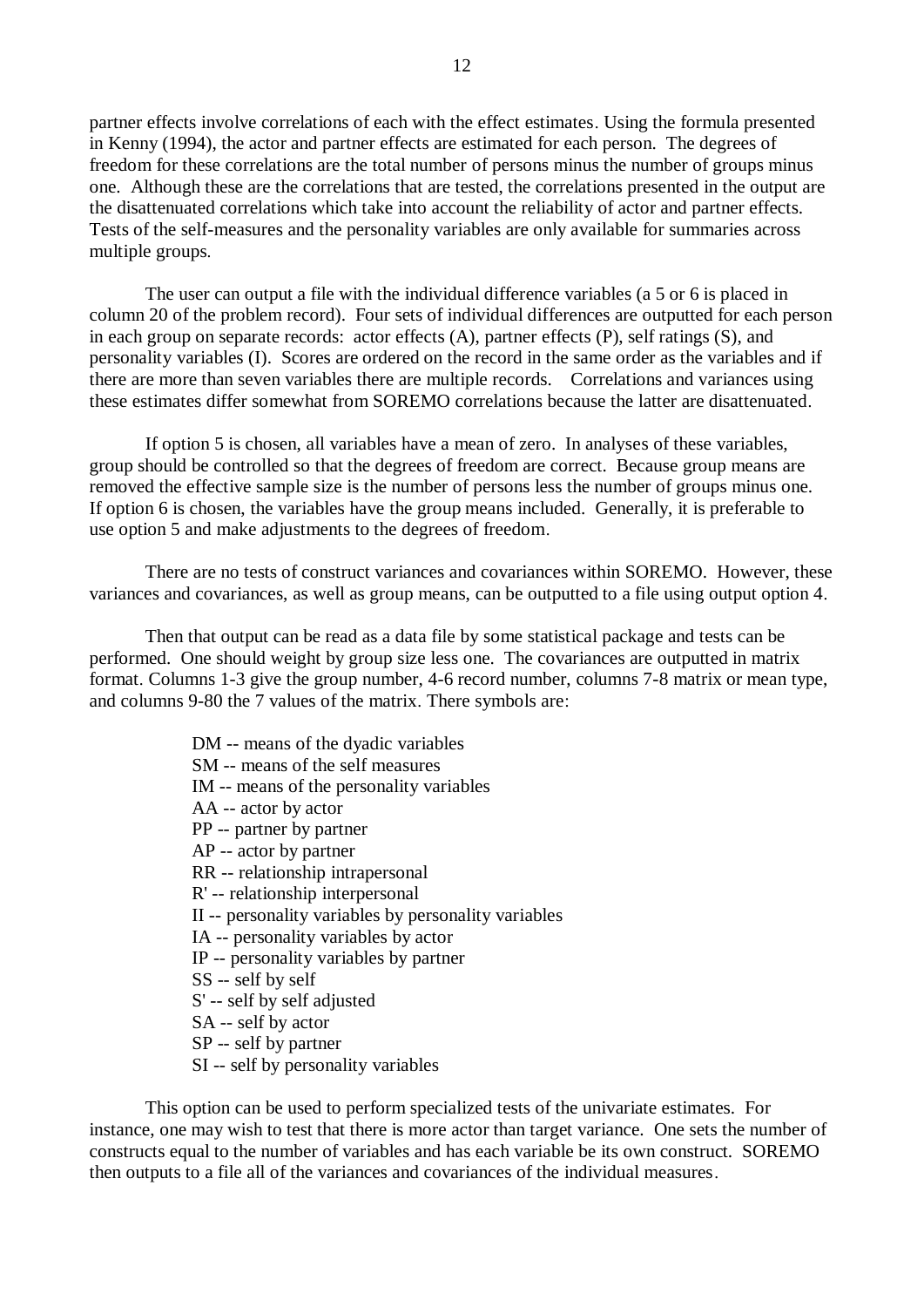If a construct has two indicators, the test of the correlation between these two indicators evaluates construct variance. So if there are two indicators of a Liking construct, the correlation between the two indicators at the relationship intrapersonal level evaluates whether there is any relationship stable variance for the construct.

To test a complex hypothesis (e.g., actor variance is greater than partner) use output option 4 and make the number of constructs equal to the number of variables. For the construct designation record, use consecutive numbers, e.g. 01020304, etc. The output can then serve as input for the test of the complex hypothesis. So one would test whether the mean of the actor minus the partner variance was significantly different from zero. To be consistent with SOREMO, the test should be weighted by group size less one.

#### **Description of the Output**

The initial output consists of information about the job specifications. A list of options chosen is printed by SOREMO. SOREMO aborts the run if the user has made a request that is not allowed. SOREMO explains why it stopped the run. However, if a record is missing, SOREMO's explanation may be misleading. One should on initial runs, put a 1 in column 21 of the problem record. This will output raw data, and serve as a check that the data were properly inputted, deleted, and reversed. The remainder of this description concerns the summary output only. Generally, one only asks for output for each group to check whether the data are properly inputted, to locate outliers, or to create a data file for significance testing.

#### *Means*

The first set of output is the means of the dyadic variables, the self measures, and the personality variables, if there are any. The mean for each of the self measures is tested to determine if it differs from the mean of dyadic variables (Group is the unit of analysis.) All means are weighted by group size. However, all the variances and covariances are weighted by group size less one. Construct means are the means of the indicator means.

#### *Variance Partitioning*

The program presents the actor, partner, and relationship variances for each variable. Also outputted are the relative variances in which a given variance component is divided by the sum of the other components. Negative components are treated as zero. For both actor and partner variance, an asterisk indicates that the component is significantly greater than zero at the .05 level of statistical significance. All tests of variance components are one-tailed because variances in principle should not be negative. Relationship variances must be nonnegative and so are not tested for significance.

*Construct variance partitioning.* When the constructs' variances are partitioned, they are broken up into six sources. First, variance is divided into stable and unstable components. Stable variance represents variance that is consistent across replications. For instance, if liking is measured at three points in time, the stable variance measures the variance that persists across the three time points. Unstable variance represents variance that is unique to specific each replication. Stable variance can be viewed as reliable variance and unstable variance as error, but this interpretation does not always apply.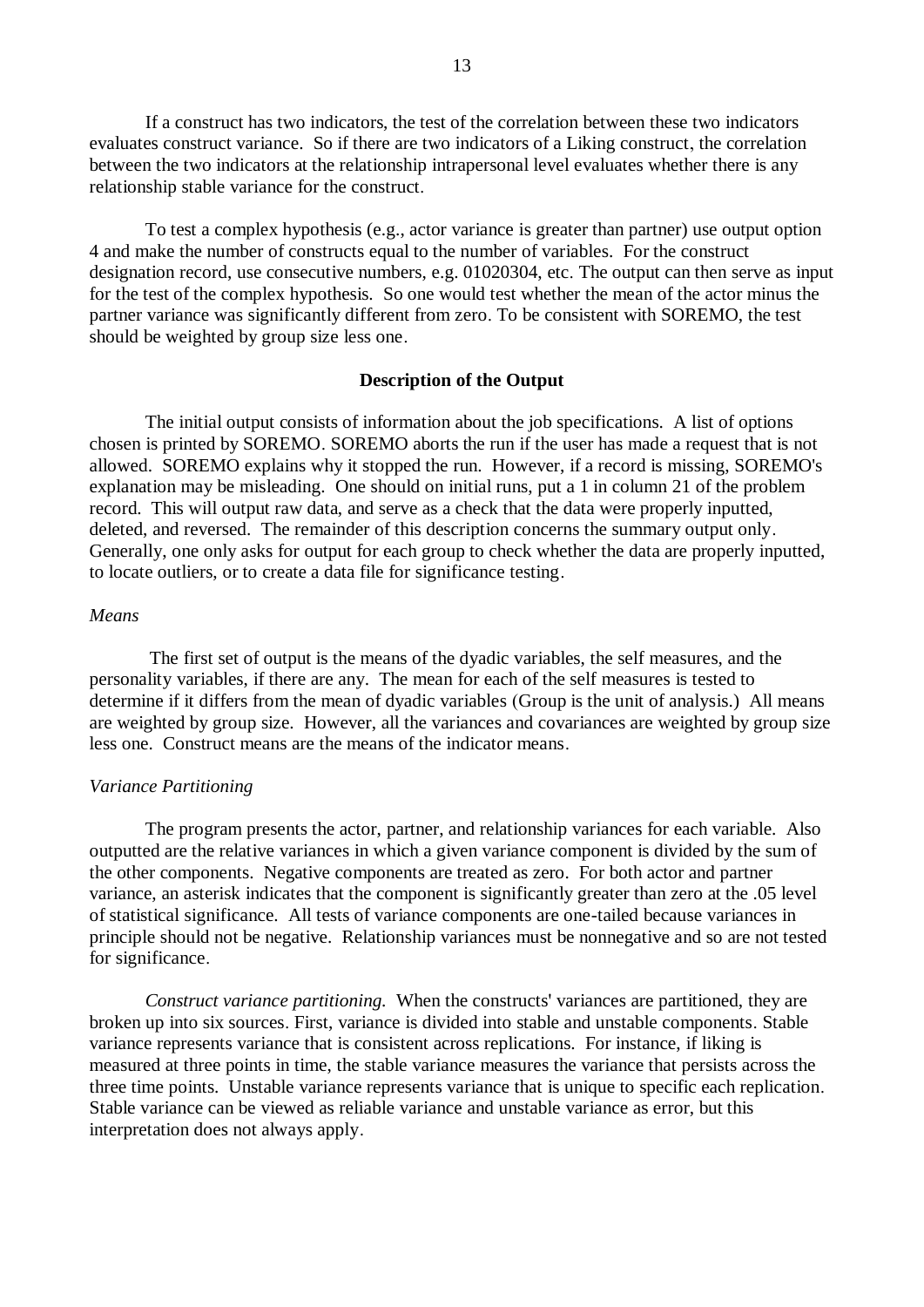Both the stable and unstable components are divided into actor, partner, and relationship. Stable actor variance measures how consistent the actor effect is across replications. So if the replications are three measures of intelligence, then the stable actor variance would represent the variance in the actor effect that is consistent across replications. Thus, it measures if a person has a high actor effect on one replication, does the person have a high actor effect on the other replications. In a similar fashion, partner variance can be partitioned into stable and unstable components. Unstable relationship variance corresponds to what was previously called error (Warner, Kenny& , Stoto, 1979) or occasion (Kenny & La Voie, 1984) variance. Previous work made the implicit assumption that all the actor and partner variance is stable. This assumption is not made in this version of SOREMO. Also that previous work presumed that the replications had the same means and this assumption is not made in the current formulation. The construct variances and correlations are not tested for statistical significance.

*Reliabilities.* The reliabilities of the actor and partner effects are given. They provide the user a sense as to whether one can meaningfully interpret actor and partner effects for a given variable. Formulas for the reliability are given in Kenny, Lord, and Garg (1986). The reliability is a function of group size: the larger the group, the greater the reliability.

Before discussing the interpretation of correlations, a few general words of advice may be helpful in interpreting correlations involving actor or partner effects. One should generally only interpret correlations involving individual level effects (actor and partner) in which the relevant variance (actor and partner) is significant. One can determine whether a variable has significant actor or partner variance by examining the relative variance partitioning table and seeing if there is an asterisk by the variable's variance. An asterisk means that the variable has nontrivial variance, and its correlations can be interpreted. If a variable is estimated to have negative variance (Malloy & Kenny, 1986), then all of its correlations are automatically set to zero. Negative variance may occur when the actual variance is very small. In this case, it should be considered zero variance, and correlations involving these variables should not be interpreted. Occasionally, a correlation can be larger than one. Assuming both the variances are significant, such a large correlation indicates that the true correlation is a large value near one. If the variances are non-significant, an anomalously high correlation should not be interpreted. SOREMO automatically changes these out of range correlations to one or minus one.

*Self-other and reciprocity correlations*. The program also outputs reciprocity correlations and self correlations for each variable. There are two reciprocity correlations: generalized and dyadic. The generalized correlation is the actor-partner correlation and the dyadic correlation is the relationship- interpersonal correlation. Both of these are described below. The self-other correlations measure the correlations of self with the actor and partner effects. An asterisk by these correlations indicates that the correlation is statistically significant at the .05 level of significance (two-tailed). A question mark after the asterisk indicates that the correlation involves either an actor or partner effect that does not have statistically reliable variance. (It is possible for the numerator of the correlation to be statistically significant but the denominator to be zero. In such a case, the correlation is outputted as zero and next to it is an asterisk and a question mark).

If the user requests multivariate output a series of matrices follow. A brief description of each is provided.

*Actor by Actor*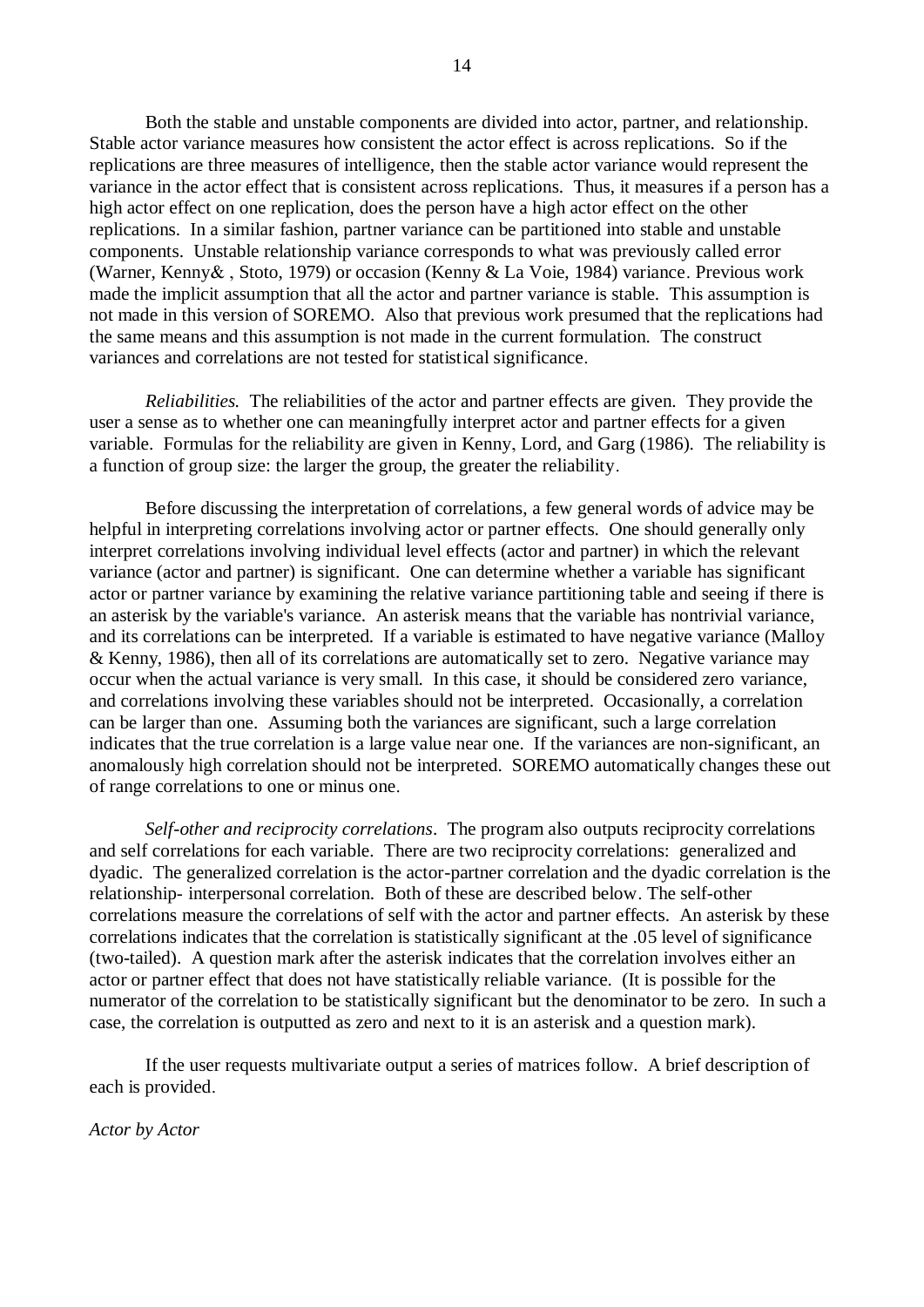For the actor-actor covariance matrix, the diagonal contains the actor variances. Off diagonal values are the actor-actor covariances. They are more easily interpreted by examining the actor-actor correlations. Say the actor-actor correlation between peer ratings of intelligence and peer ratings of extroversion is .60. That would indicate that if a person has a high actor effect on ratings of intelligence (he or she sees others as intelligent), he or she would tend to have a high actor effect on ratings of extroversion (he or she sees others as extroverted).

#### *Partner by Partner*

For the partner-partner covariance matrix the diagonal contains the partner variances. Offdiagonal values are the partner-partner covariances. They are more easily interpreted by examining the partner-partner correlations. Say the partner-partner correlation between the variables of observer rated dominance and friendliness is .20. That would indicate that if a person has a high partner effect on dominance (that is, he or she elicits dominance from others), he or she would tend to have a somewhat positive partner effect on friendliness (that is, he or she elicits friendliness from others).

#### *Actor (Row) by Partner (Column)*

One generally only examines the correlation matrix. The diagonal of the matrix gives the actor-partner correlation for a given variable. So if the variable is smiling, then a positive actorpartner correlation would indicate that, if a person tends to smile frequently, his or her partner tends to smile frequently. Unlike the previous two matrices, the actor-partner matrix is not symmetric. So, for variables X and Y, there is both the actor X, partner Y correlation and the actor Y, partner X correlation. Actor forms the row of the matrix and partner the column. And so for the following matrix

$$
\begin{array}{ccc}\n & X & Y \\
X & .4 & .3 \\
Y & .1 & .7\n\end{array}
$$

the actor X, partner Y correlation is .3 and the actor Y, partner X correlation is .1. The actorpartner correlation is .4 for X and .7 for Y.

The previous three matrices examine variables at the individual level. The next two matrices are at the dyadic level, representing the two types of correlations at the dyadic level: intrapersonal and interpersonal relationship effects.

#### *Relationship-Intrapersonal*

Consider the relationship effect of person A interacting with B. The relationship effect of A with B for one variable can be correlated with the relationship effect of A with B for a second variable. This would be an intrapersonal correlation because the same person is the actor in each variable. For example, the intrapersonal relationship correlation between smiling and gazing assesses the amount of smiling of A with B with the amount of gazing of A with B.

#### *Relationship-Interpersonal*

The relationship effect of person A with B for one variable can be correlated with the relationship effect of B with A for a second variable. This would be an interpersonal correlation because a different person is the actor in each variable. The diagonal of the relationship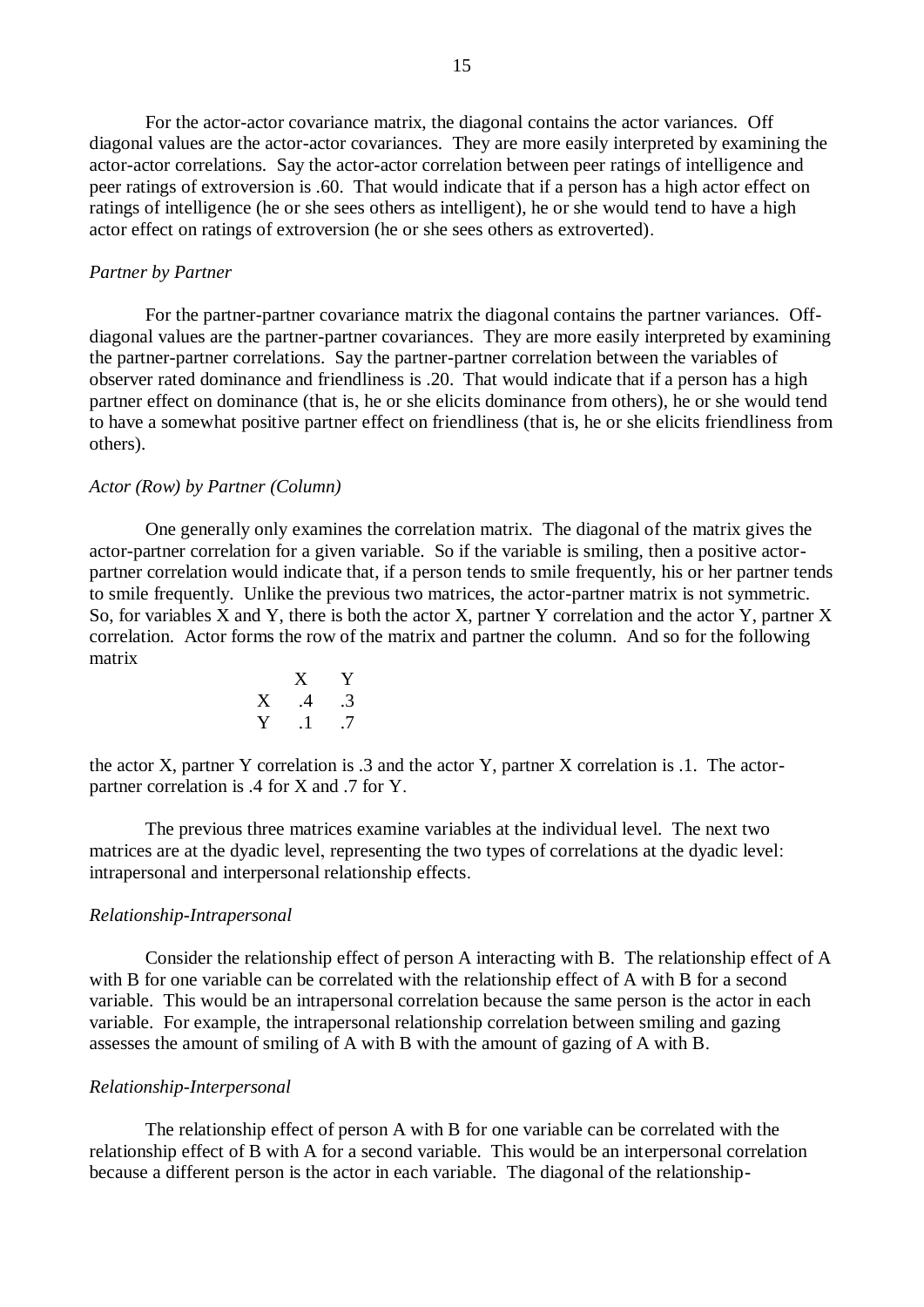interpersonal matrix gives the dyadic reciprocity. So if the variable is perceptions of friendliness and the diagonal element is -.3, then if A feels that B is friendly, then B tends to think that A is not friendly. The off diagonal elements measure the correlations between relationship components in which the persons flip-flop as actor and partner. So for instance, the interpersonal relationship correlation between smiling and gazing assesses the amount of smiling of A with B with the amount of gazing of B with A.

This matrix is set to zero and not outputted if there is no dyadic reciprocity (a 1 in column 22 of the problem record)

### *Personality Variables by Personality Variables*

These are the ordinary correlations with the group means subtracted. So if there are two personality variables, say self- monitoring and self-consciousness, then a correlation between the two would be based on taking each person's self-monitoring score, subtracting the group's mean on self-monitoring, and correlating it with the parallel score for self-consciousness.

#### *Personality Variables (Row) by Actor (Column)*

These correlations state the association between an actor effect and a personality variable. For instance, do people who are high in self-monitoring see others as more or less intelligent?

### *Personality Variables (Row) by Partner (Column)*

These correlations ask whether there is any association between a partner effect and a personality variable. For instance, are people who are high in self-monitoring seen by others as more or less intelligent?

### *Self by Self*

These are the ordinary correlations with group mean subtracted. So if there are two self ratings, say intelligence and popularity, then a correlation between the two would be based on taking each person's self rating of intelligence and subtracting the group's mean and correlating it with the parallel score for self rating of popularity.

## *Self by Self Adjusted*

This matrix is optional and can be requested by asking for technical output in column 15 of the problem record. There are two types of output here. First there are the regressions of the selfmeasure on the actor and partner effects and then there is the adjusted covariance and correlation matrix.

First discussed are the regressions. If self ratings do not differ from other ratings, then the person's actor and partner effect should emerge in the self measure and the regression coefficients should be equal to 1.0. To the extent that the coefficients are greater than 1.0, the component is more important when rating self; if less than 1.0, the component is less important when rating self. If it is zero, then the component is not present in self ratings. If it is negative, then it is present in self ratings but in the opposite direction of the other ratings. For instance, if the variable is ratings of intelligence and the self-partner regression coefficient is negative, then a person whom peers feel is stupid, sees him or herself as intelligent.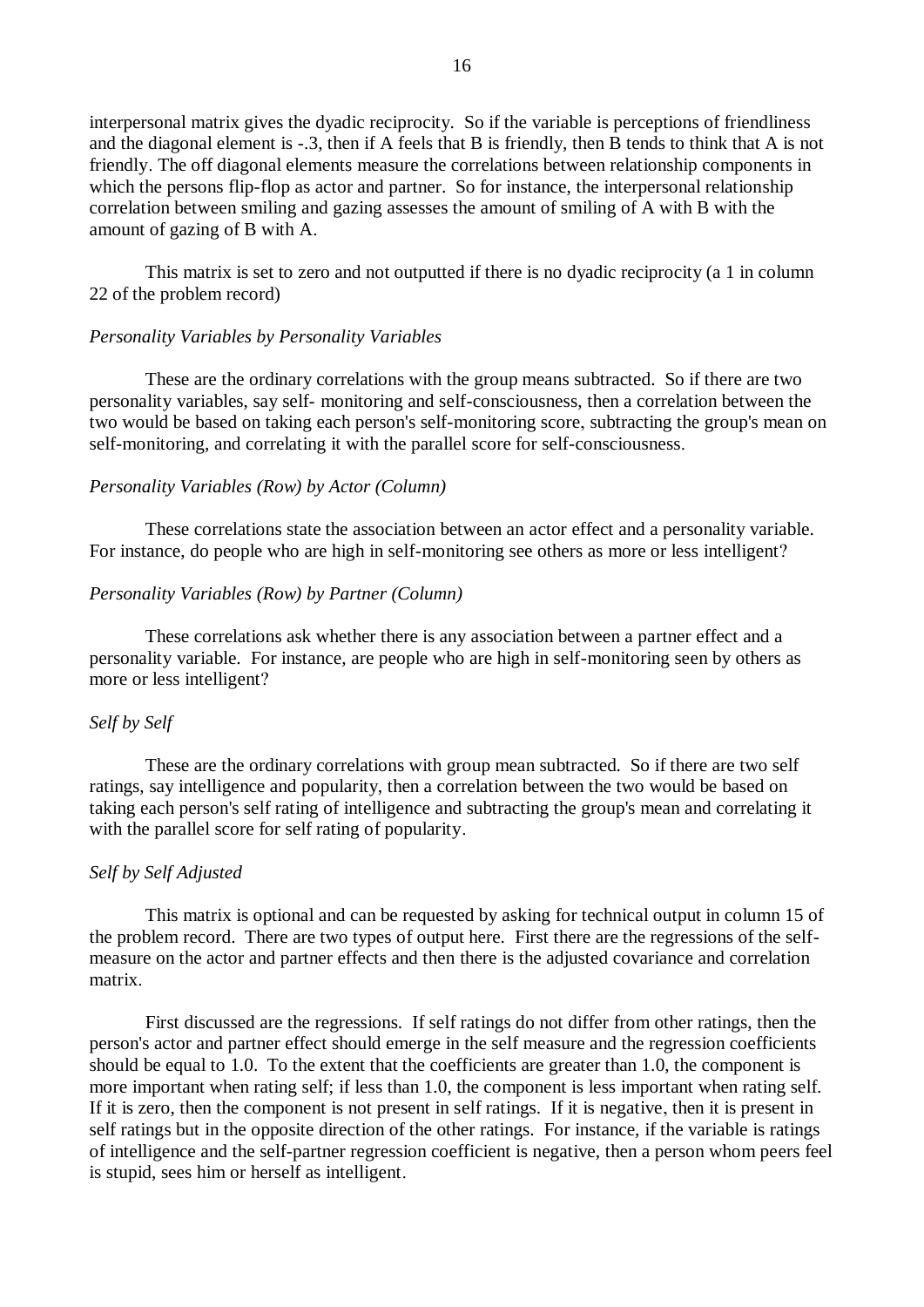After the regressions have been computed, the effects of actor and partner from the peer ratings are removed. The covariance and correlation matrices for the self ratings can be recomputed with the adjustments made for actor and partner effects. The diagonal of this matrix is in essence the relationship variances for self, and they can be compared to the relationship variances for the dyadic variables.

### *Self (Row) by Actor (Column)*

These correlations determine whether persons who have a high actor effect see themselves as high on the trait. For instance, in a study of peer ratings of social adjustment, the self actor correlation would ask whether persons who see others as adjusted see themselves as adjusted.

### *Self (Row) by Partner (Column)*

These correlations determine whether persons who have a high partner effect see themselves as high on the trait. For instance, in a study of peer ratings of social adjustment, the self-partner correlation would ask whether persons who are seen by their peers as adjusted see themselves as adjusted.

#### *Personality Variables by Self*

These are ordinary correlations, with group controlled. That is, a personality variable is correlated with a self measure. For both variables the group means are subtracted.

#### **Disclaimer and Availability**

Although every effort has been made to ensure accuracy, there is no guarantee that all results are totally accurate. Please proceed with caution. In particular, the following have not been extensively tested:

> unequal group sizes, dropped subjects, self measures, latent constructs personality variables, variable reversal, significance tests with the above, and no reciprocity

Please report all inquiries, errors, and suggested modifications to:

 David A. Kenny Department of Psychology University of Connecticut Storrs, CT 06269-1020

This program supersedes OBIRD and MOBIRD which were written by Rebecca Warner, Richard Polley, Judith Harackiewicz, and Lawrence La Voie. Lisa Cassady assisted in writing this documentation and Bernadette Park suggested the modification of the program for PC use.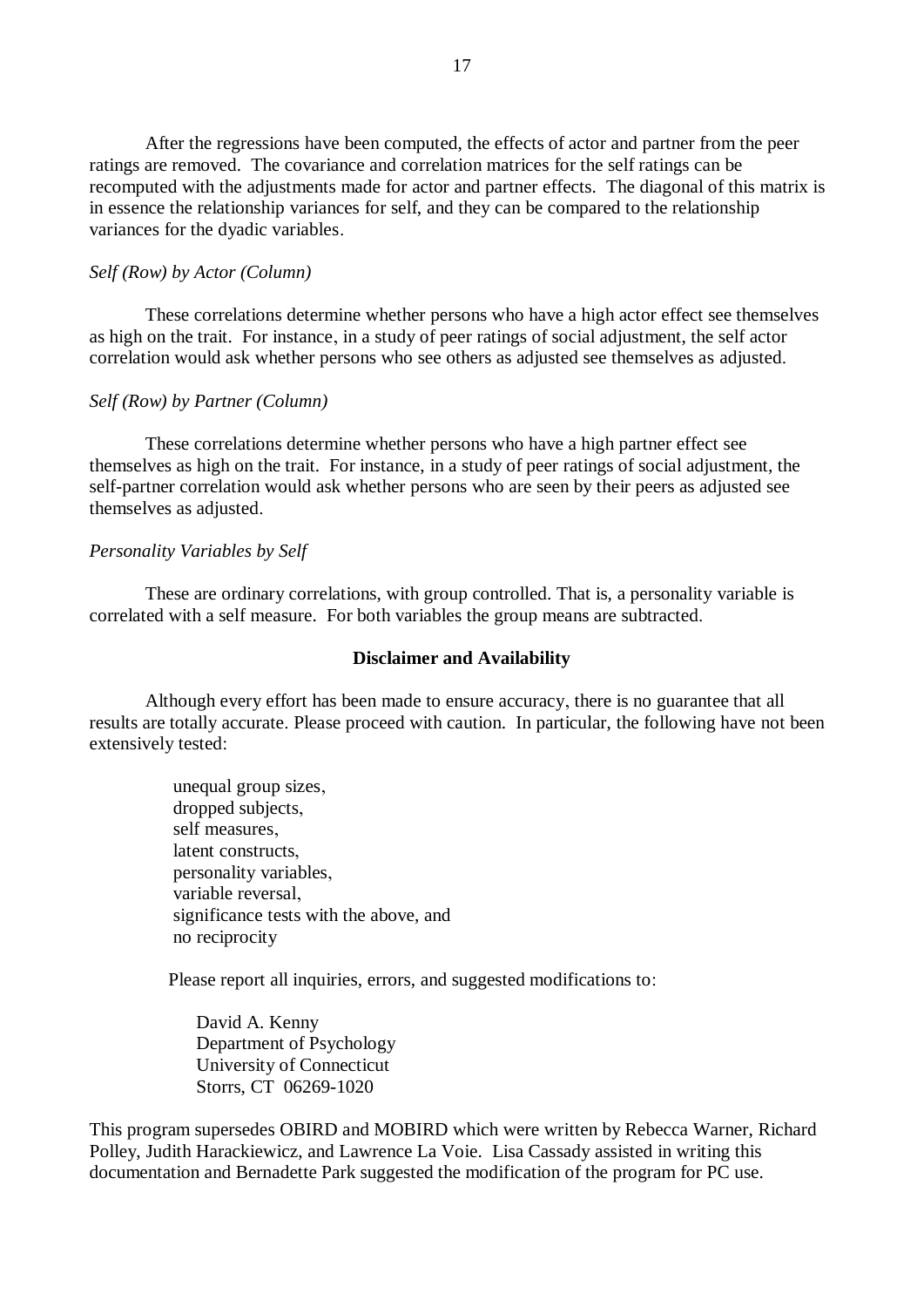#### **References**

- Kenny, D. A. (1994). *Interpersonal perception: A social relations analysis*. New York: Guilford.
- Kenny, D. A., & LaVoie, L. (1984). The social relations model. In L. Berkowitz (Ed.), *Advances in Experimental Social Psychology,* (Vol. 18, pp. 142-182). Orlando, FL: Academic Press.
- Kenny, D. A., Lord, R., & Garg, S. (1986). *A social relations analysis of peer ratings.* Unpublished paper, University of Connecticut.
- Malloy, T. E., & Kenny, D. A. (1986). The social relations model: An integrative method for the study of personality. *Journal of Personality, 54,* 101-124.
- Warner, R., Kenny, D. A., & Stoto, M. (1979). A new round robin analysis of variance for social interaction data. *Journal of Personality & Social Psychology*, *37*, 1742-1757.

### **Illustration**

To illustrate some of the features of SOREMO, the data in Warner, Kenny, and Stoto (1979) are re-analyzed. (See Table 7 of the paper.) The results differ slightly from those in the paper because latent constructs are handled differently. A total of eight persons interacted with each other at three time points which are designated as TIME 1, TIME 2, and TIME 3. The personality variable of gender is included in this analysis. Men are coded with  $a + 1$  and women with  $-1$ . (The partner by personality variable correlations show that there is a trend for women to elicit more speech than men).

The personality variable is read after the dyadic variables and are contained on a separate record. Separate format records are used for the dyadic and the personality variables. The number of dyadic variables is 3, the number of persons is 8, and the number of groups is 1. To illustrate the group size record, the group size is left blank on the problem record. The three measures are combined to form a single construct, called TIME SPEAK. There can be no correlated easurement error because there is only one construct. For PC-SOREMO, there are two files: the setup file and the data file.

Setup file:

WARNER, KENNY, AND STOTO (1979) DATA 3 1120201 2 1 08 TIME 1 TIME 2 TIME 3 **GENDER** 010101 010203 TIME SPEAK  $(8F3.0)$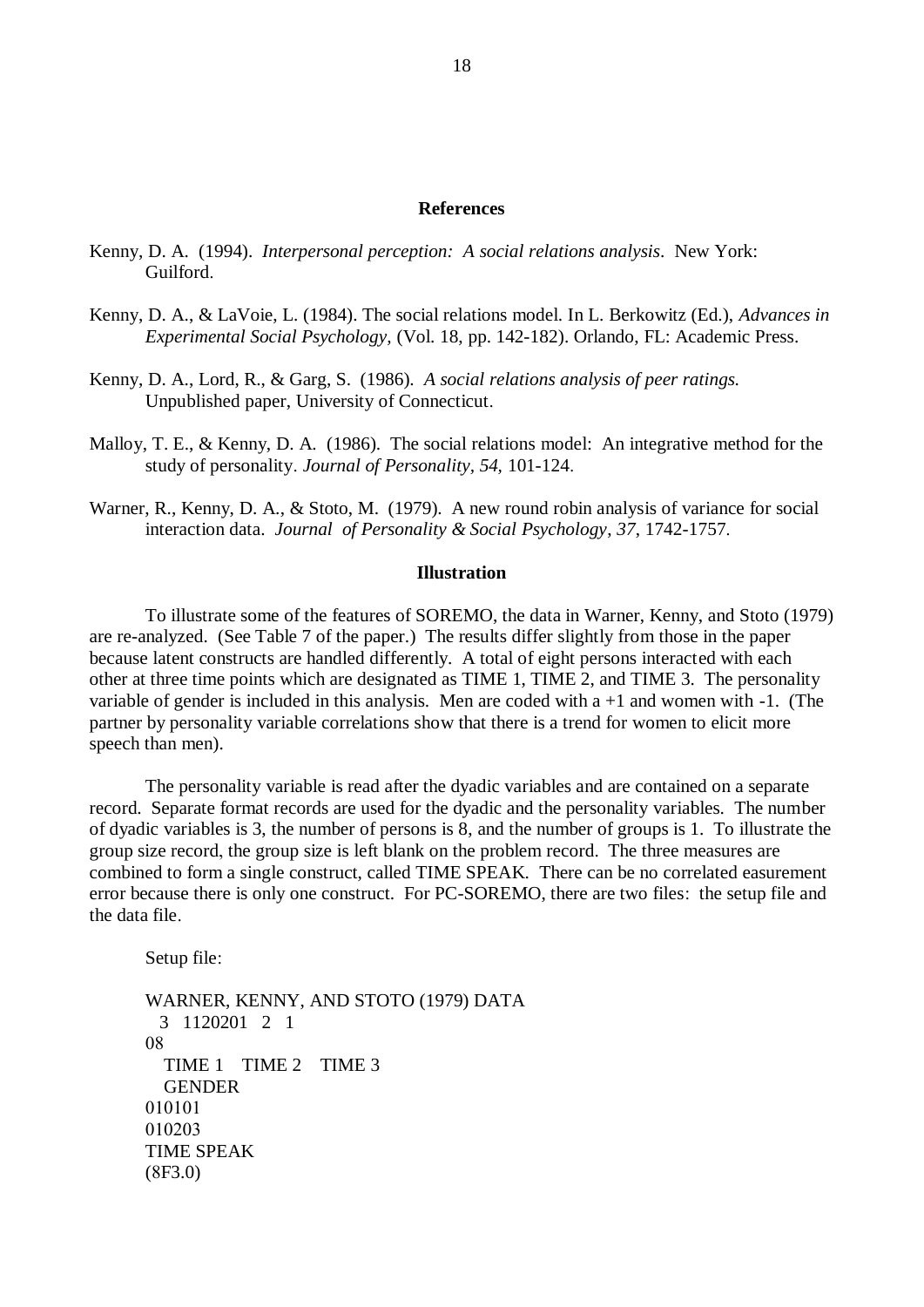$(3X, 1F2.0)$ 

Data File:

The output from this run is

PROGRAM SOREMO VERSION V.2 7/95

 PROGRAM DESIGNED FOR SOCIAL RELATIONS ANALYSIS OF ROUND ROBIN DESIGNS

WARNER, KENNY, AND STOTO (1979) DATA

 GROUP SIZES UNEQUAL NUMBER OF DYADIC VARIABLES: 3 NUMBER OF GROUPS: 1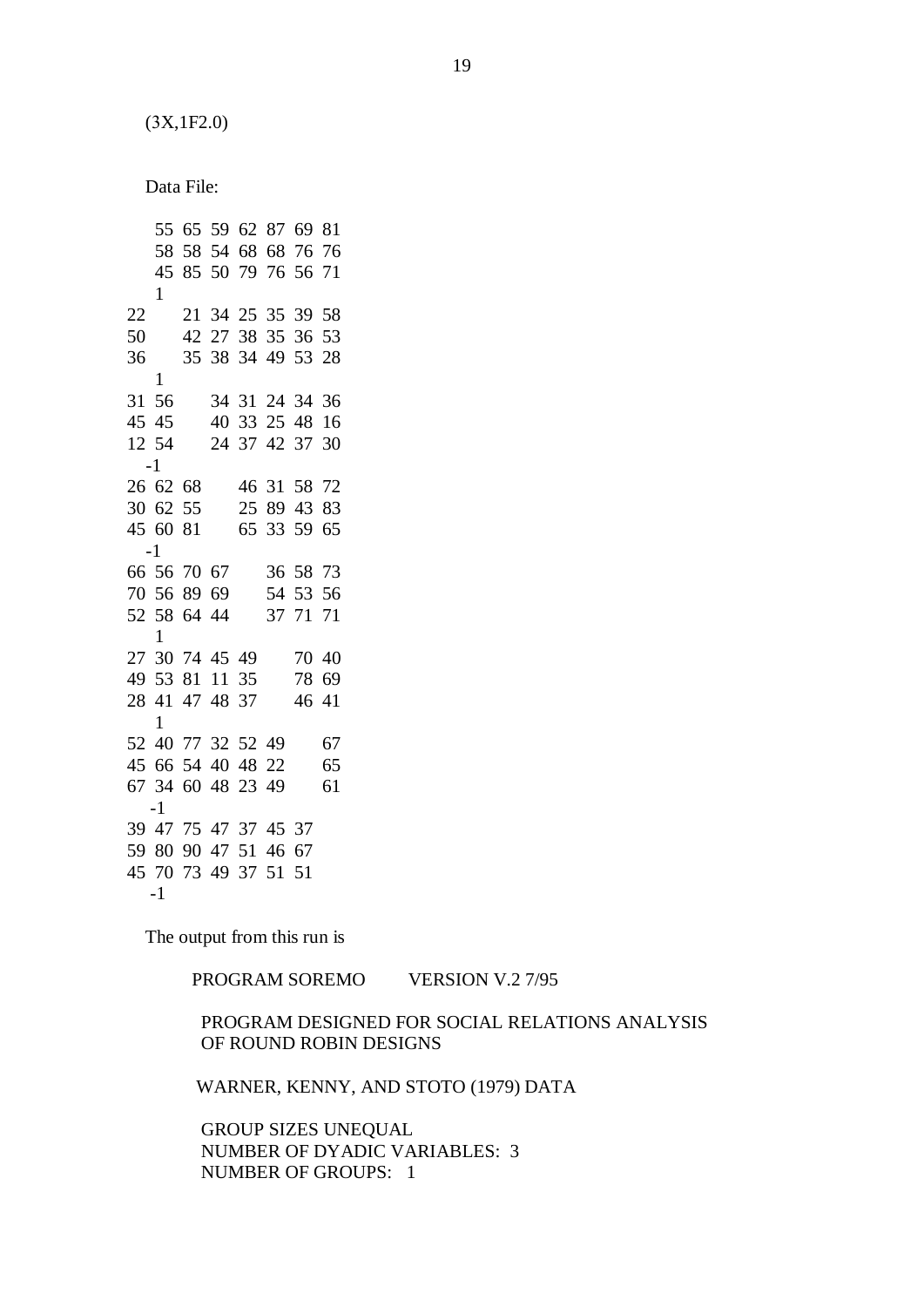NUMBER OF CONSTRUCTS: 1 NUMBER OF PERSONALITY VARIABLES: 1 JACKKNIFE: YES INPUT PATTERN PERSONS FASTEST MOVING PERSONALITY VARIABLES AFTER DYADIC VARIABLES SEPARATE FORMAT RECORD FOR PERSONALITY VARIABLES OUTPUT MULTIVARIATE: NO SUMMARY ONLY: YES

 GROUP # SIZE 1 8

DYADIC VARIABLE NAMES: TIME 1 TIME 2 TIME 3

PERSONALITY VARIABLE NAMES: GENDER

\*\*\*\*CONSTRUCT SPECIFICATIONS\*\*\*\*

 NUMBER OF INDICATORS OF CONSTRUCT TIME SPEAK IS 3 TIME 1 IS INDICATOR 1 TIME 2 IS INDICATOR 2 TIME 3 IS INDICATOR 3

GROUP BEING PROCESSED: 1

 INPUT FORMAT (8F3.0)

 PERSONALITY VARIABLE FORMAT (3X,1F2.0)

END OF INPUT SETUP

WARNER, KENNY, AND STOTO (1979) DATA

RESULTS FOR THE 1 GROUPS

### MEANS FOR THE DYADIC VARIABLES

 TIME 1 TIME 2 TIME 3 49.6786 53.2321 49.6071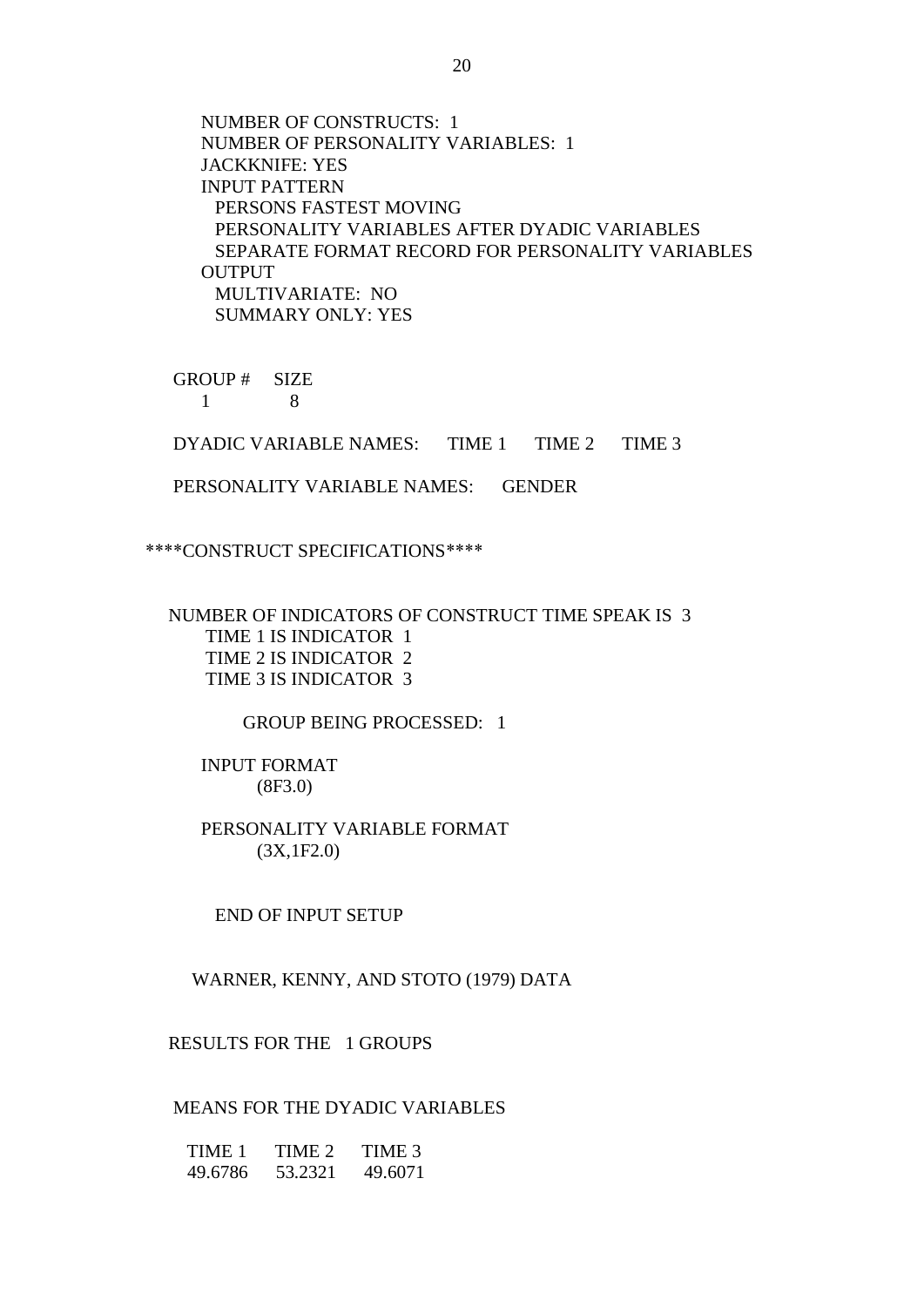# MEANS FOR THE CONSTRUCTS

 TIME SPEAK 50.8393

## MEANS FOR THE PERSONALITY VARIABLES

 GENDER .0000

# ABSOLUTE VARIANCE PARTITIONING

| VARIABLE – |                | <b>ACTOR PARTNER RELATIONSHIP</b> |
|------------|----------------|-----------------------------------|
| TIME 1     | 102.525 46.573 | -156.666                          |
| TIME 2     | 76.581 38.712  | 240.639                           |
| TIME 3     | 87.418 17.775  | 154.671                           |

## RELATIVE VARIANCE PARTITIONING

|        |      |      | VARIABLE ACTOR PARTNER RELATIONSHIP |
|--------|------|------|-------------------------------------|
| TIME 1 | .335 | .152 | .512                                |
| TIME 2 | .215 | -109 | .676                                |
| TIME 3 | .336 | 068  | .595                                |

# RELIABILITY OF EFFECT ESTIMATES

|            | <b>ACTOR</b> | <b>PARTNER</b>                |
|------------|--------------|-------------------------------|
| TIME 1     | .827         | .685                          |
| TIME 2     | - 707        | .549                          |
| TIME 3 811 |              | .466                          |
|            |              | (BASED ON GROUP SIZE OF 8.00) |

### RECIPROCITY CORRELATIONS

## VARIABLE ACTOR-PARTNER RELATIONSHIP

| TIME 1 | $-.593$ | $-.428$  |
|--------|---------|----------|
| TIME 2 | $-.400$ | - 666    |
| TIME 3 | $-.822$ | $-.668*$ |

# WARNER, KENNY, AND STOTO (1979) DATA

## PERSONALITY VARIABLES(ROW) BY ACTOR(COL) CORRELATION MATRIX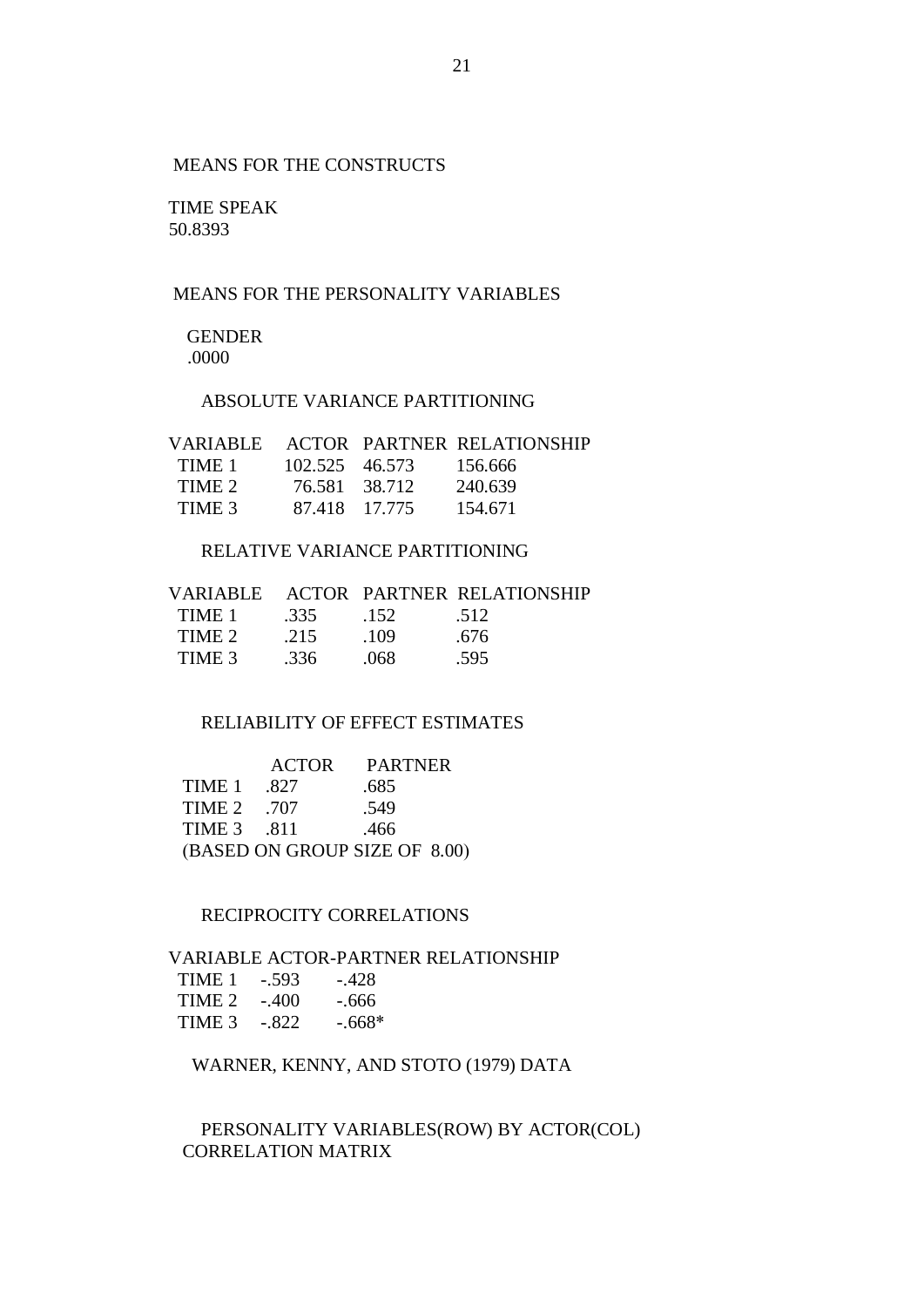|               | TIME 1 | TIME 2 | TIME 3 |
|---------------|--------|--------|--------|
| <b>GENDER</b> | 2293   | 2640   | .0643  |

T-TEST SUMMARY RESULTS, DF = 6

|               | TIME 1 | TIME 2 | TIME 3 |
|---------------|--------|--------|--------|
| <b>GENDER</b> | .5223  | .5577  | 1421   |

RESULTS POOLED ACROSS REPLICATIONS

### STABLE EFFECTS

 CORRELATION MATRIX GENDER .1804

### PERSONALITY VARIABLES(ROW) BY PARTNER(COL(

## CORRELATION MATRIX

|               | TIME 1   | TIME 2   | TIME 3   |
|---------------|----------|----------|----------|
| <b>GENDER</b> | $-.9081$ | $-.4716$ | $-.8399$ |

T-TEST SUMMARY RESULTS, DF = 6

|               | TIME 1    | TIME 2  | TIME 3    |
|---------------|-----------|---------|-----------|
| <b>GENDER</b> | $-2.7893$ | $-9139$ | $-1.7131$ |

RESULTS POOLED ACROSS REPLICATIONS

### STABLE EFFECTS

 CORRELATION MATRIX GENDER -.6354

 VARIANCE PARTITIONING OF CONSTRUCTS VARIABLE STABLE UNSTABLE TIME SPEAK .508 .492

## STABLE CONSTRUCT VARIANCE

### ABSOLUTE VARIANCE PARTITIONING

 VARIABLE ACTOR PARTNER RELATIONSHIP TIME SPEAK 93.532 44.200 25.659